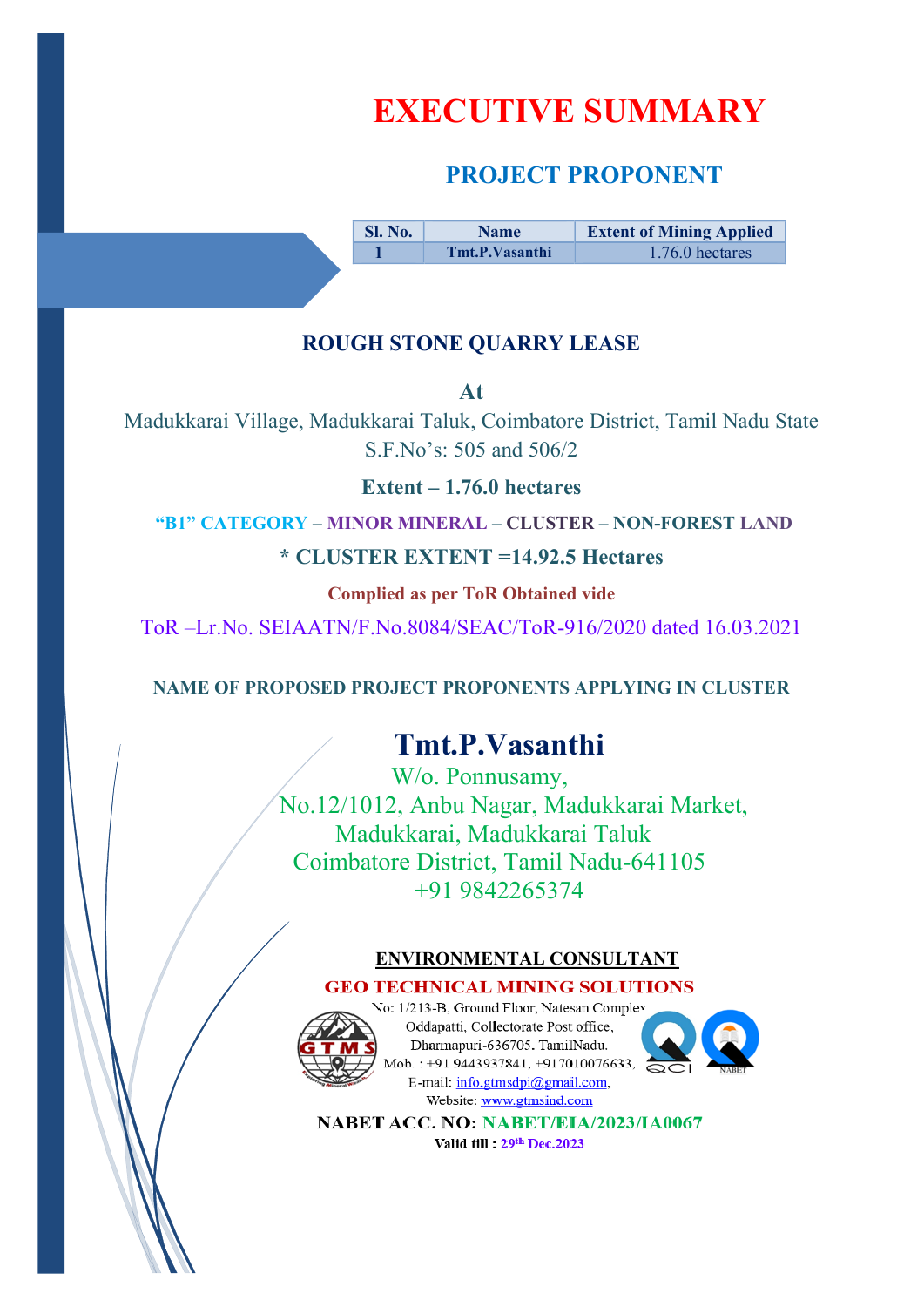## **1. INTRODUCTION**

 Environmental Impact Assessment (EIA) is the management tool to ensure the sustainable development and it is a process, used to identify the environmental, social and economic impacts of a project prior to decision-making. It is a decision-making tool, which guides the decision makers in taking appropriate decisions for any project. EIA systematically examines both beneficial and adverse consequences of the project and ensures that these impacts are taken into account during the project designing. It also reduces conflicts by promoting community participation, information, decision makers, and helps in developing the base for environmentally sound project.

 Rough Stone are the major requirements for construction industry. This EIA report is prepared by considering Cumulative load of one proposed and five existing quarries with total extent of Cluster of 14.92.5 ha in Madukkarai and Palathurai village, Madukkarai Taluk, Coimbatore District and Tamil Nadu State, cluster area calculated as per MoEF & CC Notification S.O. 2269(E) Dated 1<sup>st</sup> July 2016.

 This EIA Report is prepared in compliance with ToR obtained vide **Lr.No. SEIAA-TN/ F.No.8084/SEAC/ToR-916/2020 Dated:16.03.2021** for Tmt.P.Vasanthi rough stone quarry and the baseline monitoring study has been carried out during the period of March – May 2021.

 Now, as per Order Dated: 04.09.2018 & 13.09.2018 passed by Hon'ble National Green Tribunal, New Delhi in O.A. No. 173 of 2018 & O.A. No, 186 of 2016 and MoEF & CC Office Memorandum F. No. L-11011/175/2018-IA-II (M) Dated: 12.12.2018 clarified the requirement for EIA, EMP and therefore, Public Consultation for all areas from 5 to 25 ha falling in Category B- 1 and appraised by SEAC/ SEIAA as well as for cluster situation.

 The proposed project is categorized under category "B1" Activity 1(a) (mining lease area in cluster situation) and will be considered at SEIAA – TN after conducting Public Hearing and Submission of EIA/EMP report for grant of Environmental Clearance.

#### **"Draft EIA report prepared on the basis of ToR Issued for carrying out public hearing for the grant of Environmental Clearance from SEIAA, Tamil Nadu"**

| <b>CODE</b>                | P1                                         |  |  |
|----------------------------|--------------------------------------------|--|--|
| <b>Name of the Project</b> | Tmt.P.Vasanthi                             |  |  |
|                            | W/o. Ponnusamy,                            |  |  |
|                            | No.12/1012, Anbu Nagar, Madukkarai Market, |  |  |
|                            | Madukkarai, Madukkarai Taluk               |  |  |
|                            | Coimbatore District, Tamil Nadu            |  |  |
|                            | +91 9842265374                             |  |  |
| tatus.                     | Proponent is Individual                    |  |  |

#### 1.1 **DETAILS OF PROJECT PROPONENT –**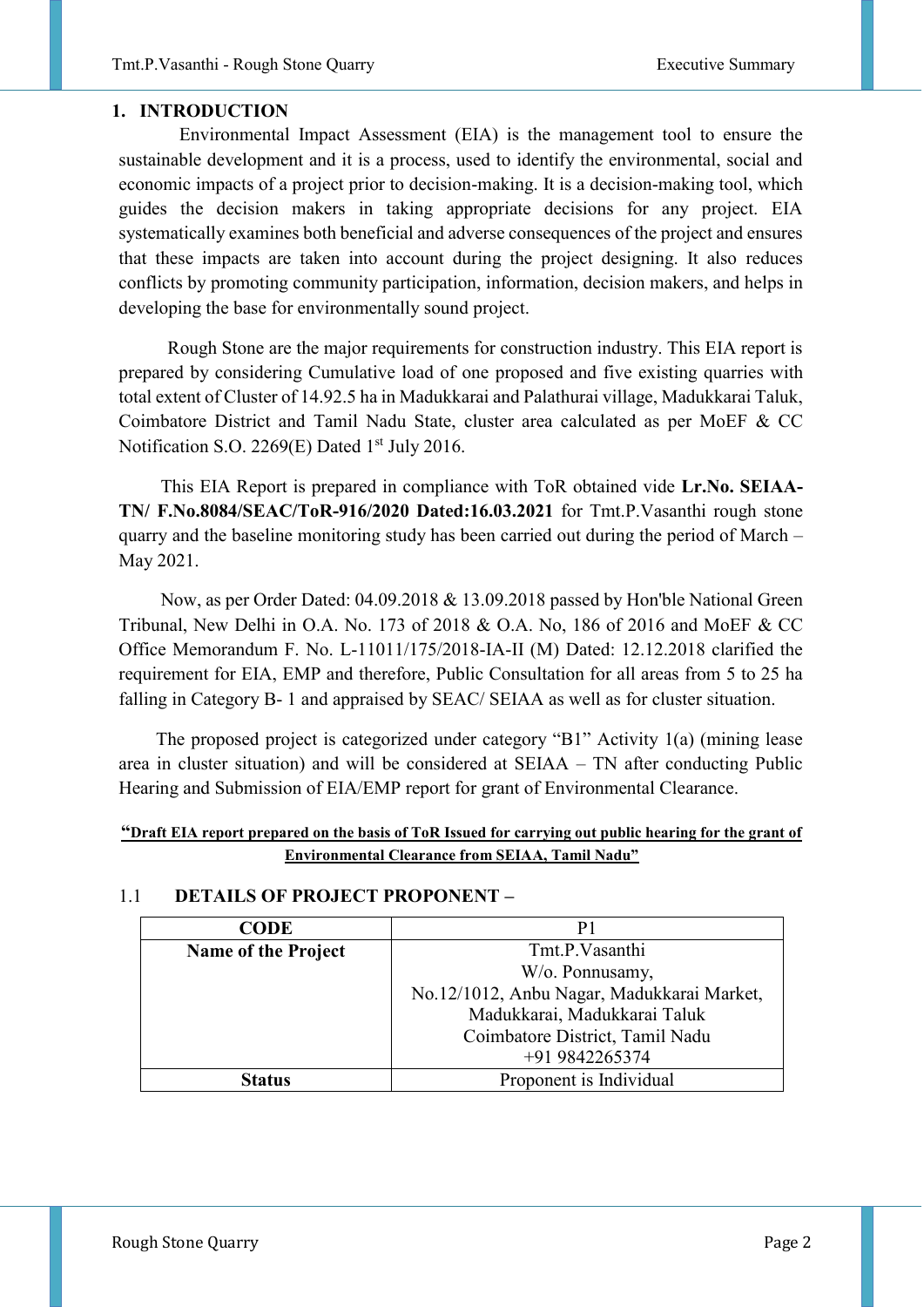#### **PROPOSED QUARRY CODE Name of the Owner Village & S.F. No's Extent (Hect) Status P1 Tmt.P.Vasanthi,**  W/o. Ponnusamy, No.12/1012, Anbu Nagar, Madukkarai Market, Madukkarai, Coimbatore District – 641 105 Madukkarai,  $\begin{array}{c|c}\n505, 506/2\n\end{array}$  1.76.0 ToR obtained vide Lr.No.SEIAA-TN/F.No. 8084/SEAC/ToR-916/2020 Dated:16.03.2021 **TOTAL** 1.76.0 hect **EXISTING QUARRIES CODE** Name of the Owner Village & S.F. No's Extent **(Hect) Status E1 Thiru.Vazhaithottathu Gounder,**  No.2/170, Palathurai, Murugan koil Street, Madukkarai taluk, Coimbatore. Madukkarai, 498/1,498/2,499/1,499, 510,511 4.98.0  $07.10.2017$  to 06.10.2022 **E2 Thiru.M.Saravanan**, S/o. Mallaiyan, Old.No.15/157H, New No.16/176, Palakad Main road, Marapalam, Madukkarai Village, Coimbatore South Taluk, Coimbatore District – 641 105 Madukkarai, ukkarai, 3.74.0 01.06.2016 to 509 31.05.2021 **E3 Thiru.B.Chinoydas,**  S/o.Pavadas, Paripoorna Estate, No.74, Kovaiputhur, Sundakamuthur (Post), Coimbatore - 42 Palathurai,  $\begin{array}{c|c}\n 1.08.5 \end{array}$  1.08.5 03.03.2016 to 15/3 02.03.2021 **E4 Tmt.V.Dhanalakshmi**  W/o. A.Velusamy, 15/97-B, Vadakku Thootam, Rottigoundanur Therku Village, Thirumalaiyampalayam, Madukkarai Taluk, Coimbatore District, Tamilnadu Palathurai,<br>15/1A1B  $1.08.5$  02.03.2016 to 01.03.2021 **E5 Tmt.N.S.Manonmani**, W/o.M.Shanmugam, 12/1B, Mallalyan Garden, Sri Lakshmi Nagar, Covaiputhur Sundakamuthur Village, Coimbatore – 641 042 Palathurai, alathurai,  $\begin{array}{|c|c|c|c|c|} \hline 15/1A2 & 2.27.5 & 31.05.2021 \hline \end{array}$ 31.05.2021 **TOTAL 13.16.5 hect TOTAL CLUSTER EXTENT 14.92.5 hect ABANDONED AND EXPIRED QUARRIES CODE** Name of the Owner Village & S.F. No<sup>'s</sup> Extent **(Hect) Status**  EX1 Thiru.P.Gopal Madukkarai, 506/1,507 1.80.5 21.05.2010 to 20.05.2016 20.05.2015 EX2 Thiru.VazhaithottathuGounder Madukkarai, 512 1.22.0 19.05.2011 to 18.05.2016 EX3 Govt.Poramboke Madukkarai, 503 0.66.0 08.12.2005 to 07.12.2010 EX4 Govt.Poramboke Madukkarai, 515 3.26.0 01.04.1999 to 31.03.2004 **TOTAL** 6.94.5 Hect **TOTAL CLUSTER EXTENT 14.92.5 Hect Source: i).**AD Letter – Rc.No.409/Mines/2020, Dated: 04.11.2020

## **1.2 QUARRY DETAILS WITHIN 500M RADIUS**

\* Cluster area calculated as per MoEF & CC Notification – S.O. 2269(E) Dated: 01.07.2016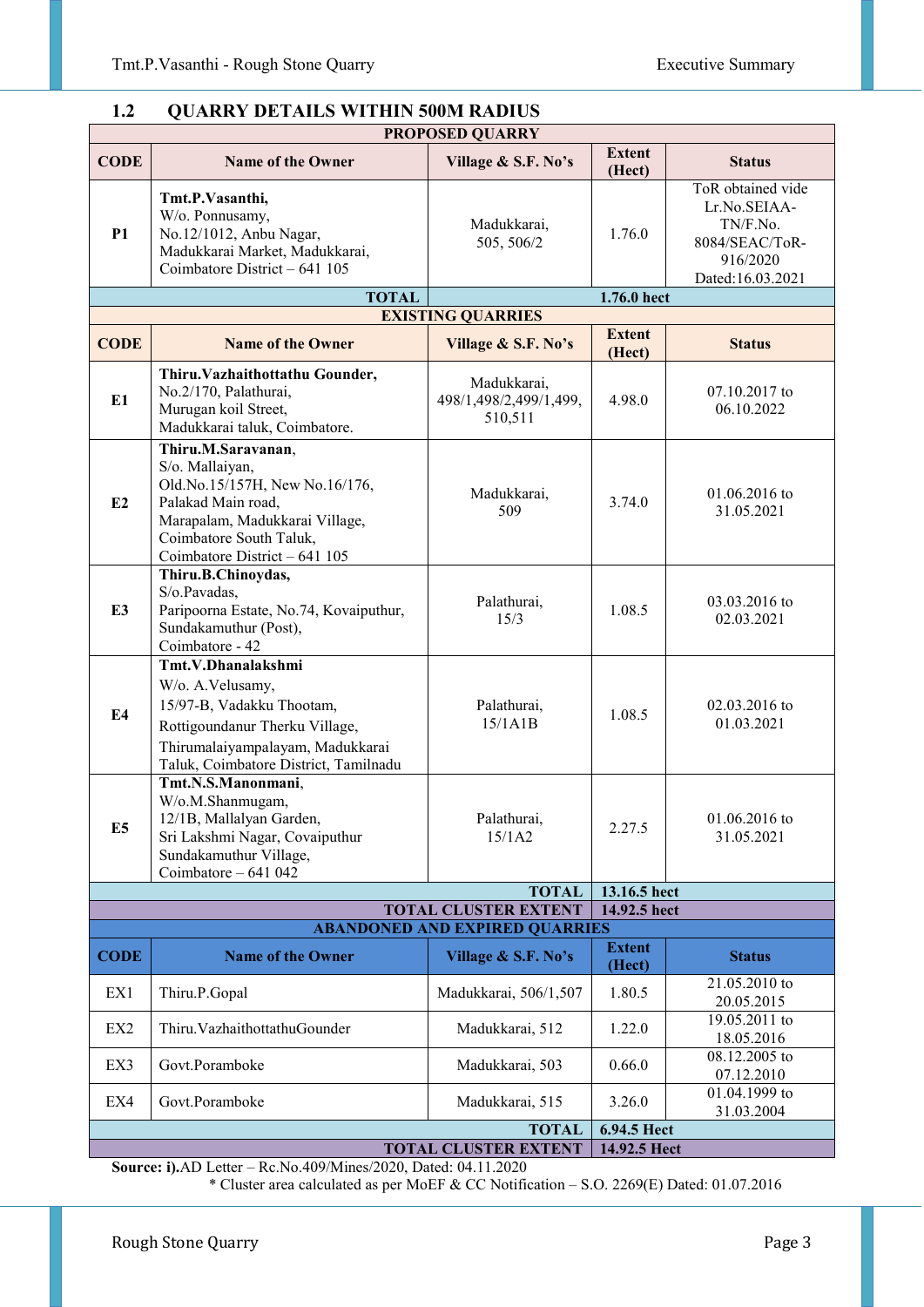As per above notification S.O.2269(E) dated : 01.07.2016 in para (b) in Appendix XI,- (ii)(5): The lease not operative for three years or more and leases which have got environmental clearance as on 15th January, 2016 shall not be counted for calculating the area of cluster, but shall be included in the Environment Management Plan and the Regional Environmental Management Plan"

## **TABLE 1.3 SALIENT FEATURES OF THE PROPOSED PROJECT IN CLUSTER**

| Name of the Quarry                       | Tmt.P.Vasanthi - Rough stone quarry.                                       |                |  |  |
|------------------------------------------|----------------------------------------------------------------------------|----------------|--|--|
| Toposheet No                             | $58 - B/13$                                                                |                |  |  |
| Latitude between                         | 10°53'03.20"N to 10°53'08.41"N                                             |                |  |  |
| Longitude between                        | 76°56'45.35"E to 76°56'50.96"E                                             |                |  |  |
| <b>Highest Elevation</b>                 | 308m AMSL                                                                  |                |  |  |
| Proposed Depth of Mining                 | 37 m bgl (37m Rough Stone)                                                 |                |  |  |
|                                          | Rough Stone in $m^3$                                                       | Gravel in $m3$ |  |  |
| Geological Resources                     | 2,74,190                                                                   | 592            |  |  |
|                                          | Rough Stone in m <sup>3</sup>                                              | Gravel in $m3$ |  |  |
| Mineable Reserves                        | 89,670                                                                     |                |  |  |
| <b>Existing Pit Dimension</b>            | $\frac{140m}{140m}$ (L) x 135m (W) x 27m (D)                               |                |  |  |
| <b>Ultimate Pit Dimension (Proposed)</b> | $140m$ (L) x $135m$ (W) x $37m$ (D)                                        |                |  |  |
| Water Level in the surrounds area        | $60 - 65$ m bgl                                                            |                |  |  |
| Method of Mining                         | Opencast Mechanized Mining involving drilling and blasting                 |                |  |  |
|                                          | The lease applied area is exhibits plain terrain. The area has gentle      |                |  |  |
| Topography                               | sloping towards South western side. The altitude of the area is 308m       |                |  |  |
|                                          | (max) above mean sea level. The area is covered by 2 m thickness of        |                |  |  |
|                                          | gravel. Massive Charnockite is found after 2m (Gravel Formation)           |                |  |  |
|                                          | which is clearly inferred from the nearby existing mine pit.               |                |  |  |
|                                          | Jack Hammer                                                                | 3 Nos          |  |  |
| Machinery proposed                       | Compressor                                                                 | 1 No           |  |  |
|                                          | Hydraulic Excavator                                                        | 1 No           |  |  |
|                                          | Tippers                                                                    | $1$ No         |  |  |
|                                          | Controlled Blasting Method by shot hole drilling and small dia of          |                |  |  |
| <b>Blasting Method</b>                   | 25mm slurry explosive are proposed to be used for shattering and           |                |  |  |
|                                          | heaving effect for removal and winning of Rough Stone. No deep hole        |                |  |  |
|                                          | drilling is proposed.                                                      |                |  |  |
| Proposed Manpower Deployment             | $16$ Nos                                                                   |                |  |  |
| Project Cost                             | Rs. 64,51,000/-                                                            |                |  |  |
| CER Cost @ 2% of Project Cost            | Rs. 1,30,000/-                                                             |                |  |  |
|                                          | Odai                                                                       | 460m NW        |  |  |
| Nearby Water Bodies                      | Sengulam                                                                   | 7km North      |  |  |
|                                          | Kurichi Kulam                                                              | 8.5km NE       |  |  |
| Greenbelt Development Plan               | Proposed to plant 100 trees in 1,000 Sq.m area in the 7.5 m Safety<br>Zone |                |  |  |
| Proposed Water Requirement               | $2.0$ KLD                                                                  |                |  |  |
| <b>Nearest Habitation</b>                | 500m South East                                                            |                |  |  |

## **TABLE 1.3 PROJECT DETAILS**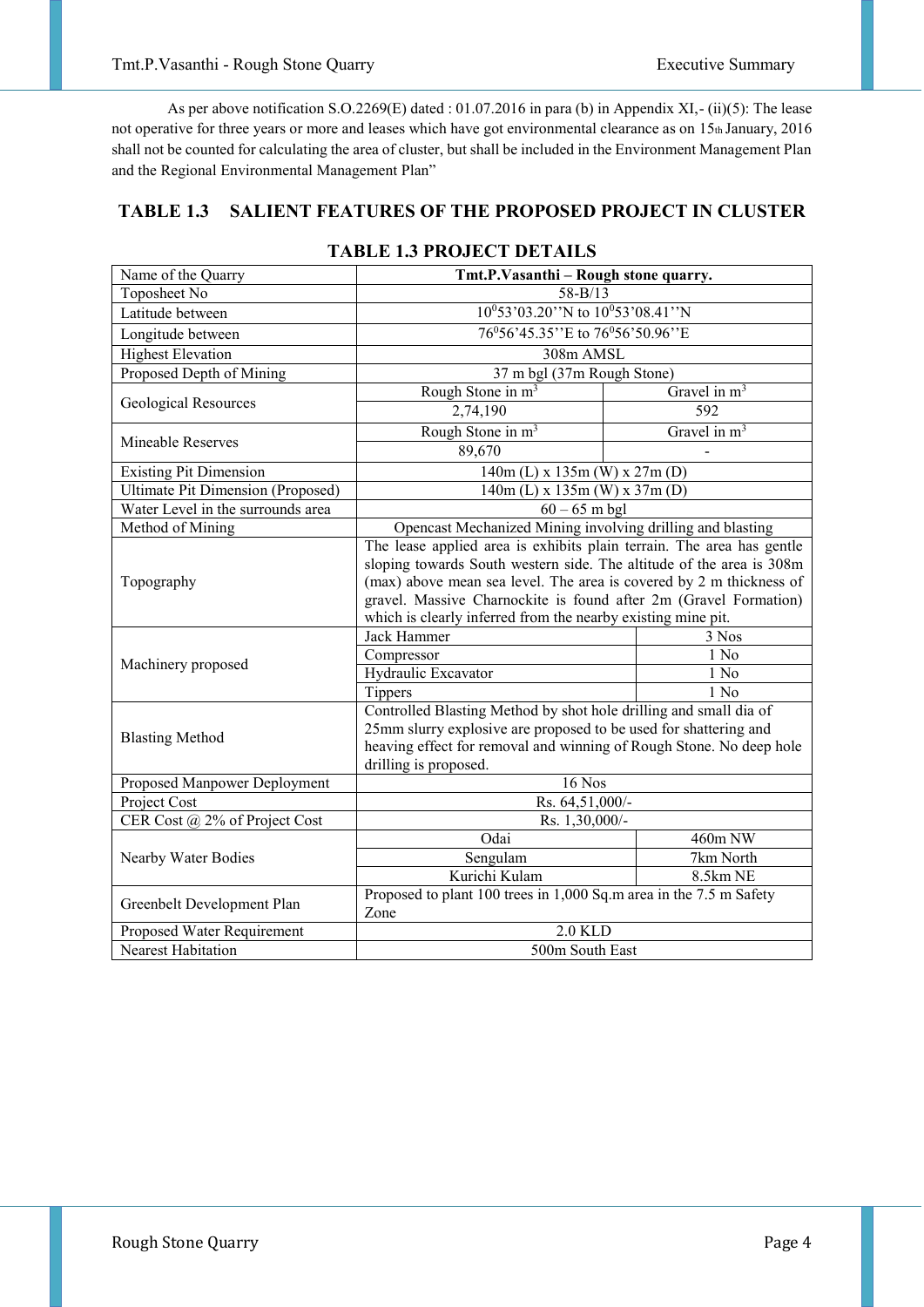#### **1.4 STATUTORY DETAILS:**

- \* The proponent applied for rough stone quarry lease on 03.08.2020.
- Precise area communication letter was issued by the Assistant Director, Department of Geology and mining, Coimbatore **Roc. No. 409/Mines/2020, Date: 14.10.2020**.
- The Mining Plan was prepared by Recognized Qualified Person and approved by by Assistant Director, Department of Geology and Mining, Coimbatore District, vide No: **Roc.No. 409/Mines/2020, Date: 04.11.2020**.
- Proponent applied for ToR for Environmental Clearance online Proposal No. **SIA/TN/ MIN/58594/2020, Dated: 25.11.2020.**
- SEIAA-TN office file No. **SEIAA-TN/F.No.8084/2020, dated 30.11.2020.**

#### **2. PROJECT DESCRIPTION**

One proposed quarry in Madukkarai and Palathurai village, Madukkarai Taluk, Coimbatore District and Tamil Nadu State fall under Cluster Situation as per MoEF & CC Notification S.O. 2269(E) Dated 1<sup>st</sup> July 2016 and the total extent of cluster is 14.92.5 hectares consisting of one proposed and five existing quarries.

 As the extent of cluster is more than 5 ha, the proposal falls under B1 Category as per the Order Dated: 04.09.2018 & 13.09.2018 passed by Hon'ble National Green Tribunal, New Delhi in O.A. No. 173 of 2018 & O.A. No, 186 of 2016 and MoEF & CC Office Memorandum F. No. L-11011/175/2018-IA-II (M) Dated: 12.12.2018, and requirement for EIA/EMP and Public Consultation for obtaining Environmental Clearance.

 Rough Stone is proposed to be excavated by opencast mechanized method involving splitting of rock mass of considerable volume from the parent rock mass by jackhammer drilling and blasting, hydraulic excavators are used for loading the rough stone from pithead to the needy crushers and rock breakers to avoid secondary blasting.

| Description     | Details                                                      |
|-----------------|--------------------------------------------------------------|
| Nearest Village | Palathurai $-1$ Km - Southeast                               |
| Nearest Town    | Madukkarai - 3Km - Northeast                                 |
| Nearest Roadway | The Nearest National Highway (NH-544) Coimbatore – Palakadu– |
|                 | $1.09$ Km northern                                           |
| Nearest Railway | Walayar $-13$ km $-$ South West                              |
| Nearest Airport | Coimbatore $-19$ km $-$ Northeast                            |
| Seaport         | Kochi- $129 \text{ km} - \text{South West}$                  |

#### **2.1 SITE CONNECTIVITY TO THE CLUSTER QUARRIES:**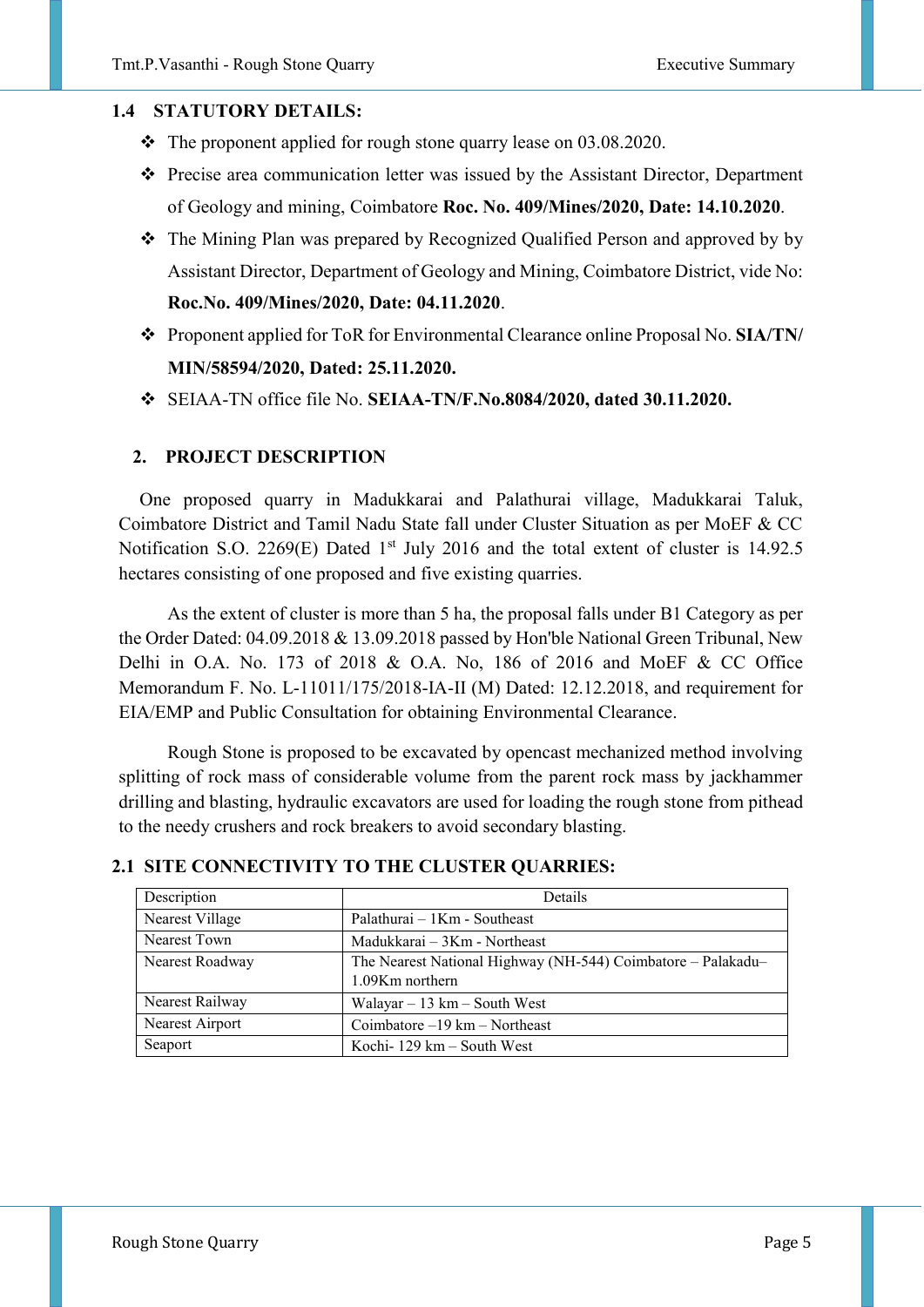## **2.2 LAND USE PATTERN OF THE CORE ZONE**

| <b>Description</b>   | Present area in (ha) | Area at the end of life of quarry (Ha) |
|----------------------|----------------------|----------------------------------------|
| Area under quarry    | 1.36.0               | 1.36.0                                 |
| Infrastructure       | Nil                  | 0.01.0                                 |
| Roads                | 0.02.0               | 0.02.0                                 |
| Green Belt           | Nil                  | 0.10.0                                 |
| $Un - utilized area$ | 0.38.0               | 0.27.0                                 |
| <b>Grand Total</b>   | 1.76.0               | 1.76.0                                 |

Source: Approved mining plan

## **2.3 OPERATIONAL DETAILS FOR PROPOSED PROJECT**

|                                     | <b>DETAILS</b>                            |        |  |
|-------------------------------------|-------------------------------------------|--------|--|
| <b>PARTICULARS</b>                  | <b>Rough Stone</b><br>(5Year Plan period) | Gravel |  |
| Geological Resources                | 2,74,190                                  | 592    |  |
| Mineable Reserves                   | 89,670                                    |        |  |
| Mining Plan Period                  | 5 Years                                   |        |  |
| Number of Working Days              | 300 Days                                  |        |  |
| Production per day                  | 60                                        |        |  |
| No of Lorry loads $(6m^3$ per load) | 10                                        |        |  |
| Total Depth of Mining               | $37m$ bgl                                 |        |  |

Source: ToR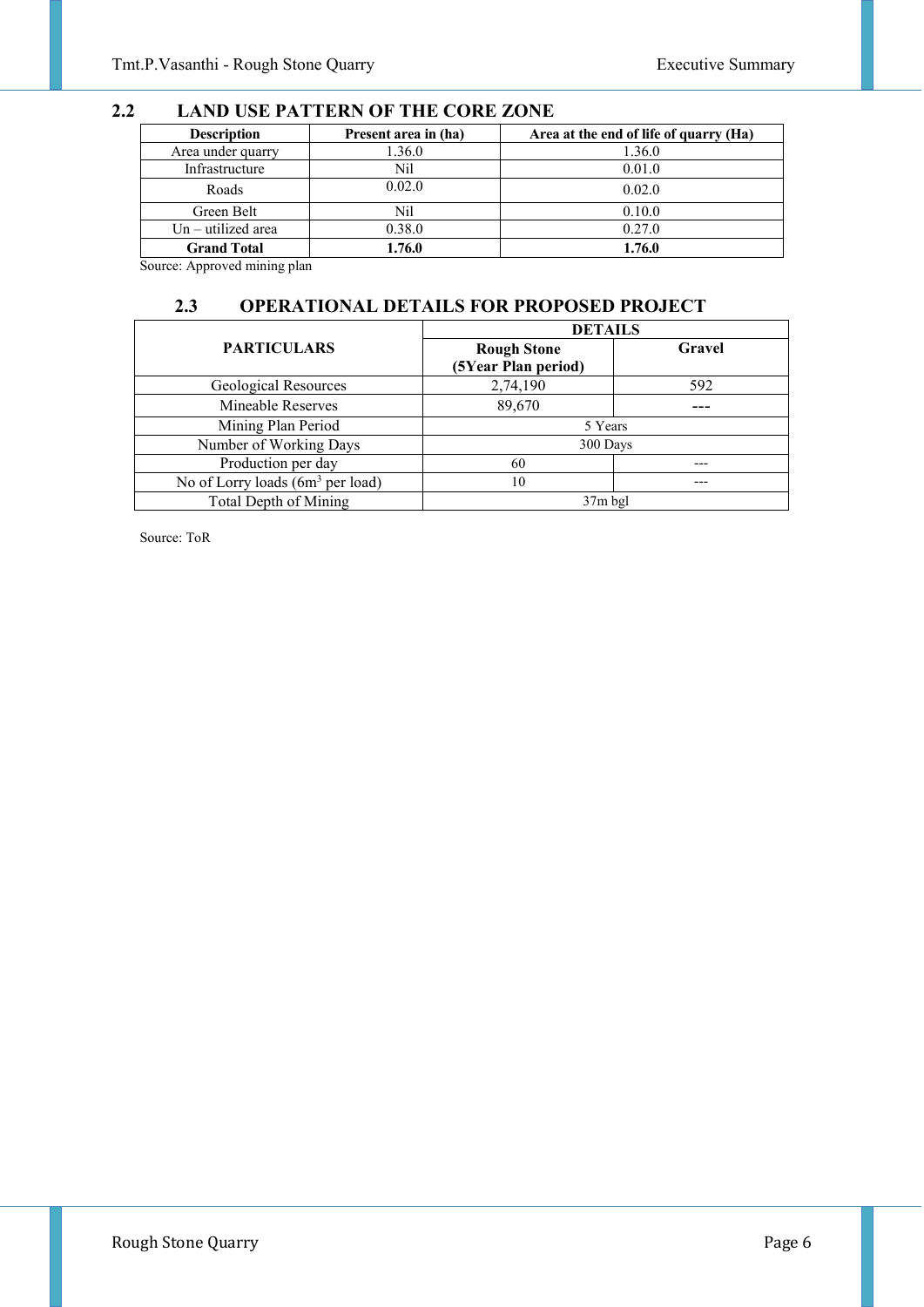

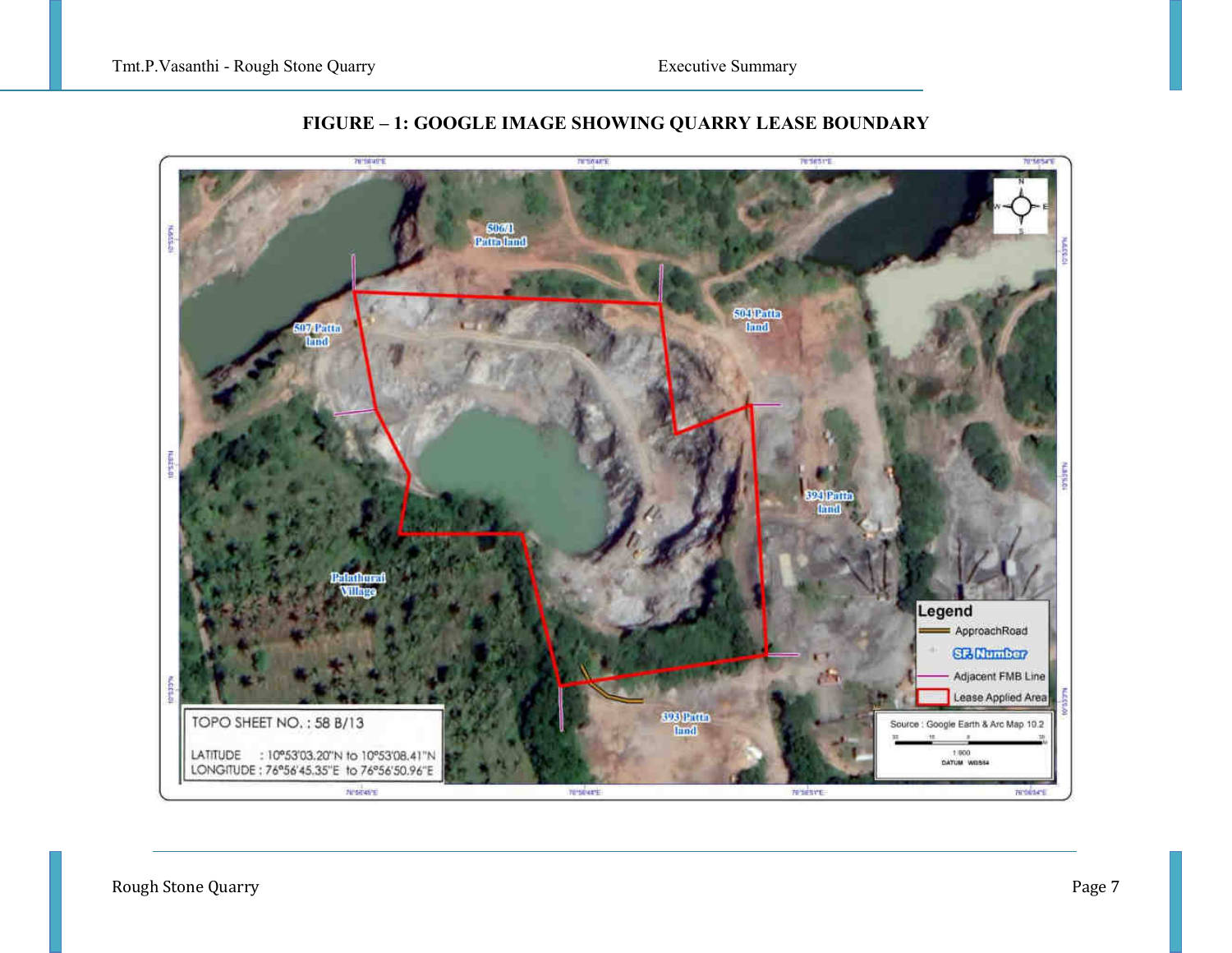

## **FIGURE –2: VILLAGE MAP SUPERIMPOSED ON GOOGLE EARTH IMAGE (500M RADIUS)**

**Cluster area is calculated as per MoEF & CC Notification – S.O. 2269 (E) Dated: 01.07.2016** 

Note: As per above notification S.O.2269(E) dated : 01.07.2016 in para (b) in Appendix XI, - (i)(6) A cluster shall be formed when the distance between the peripheries of one lease is less than 500 meters from the periphery of other lease in a homogeneous mineral area which shall be applicable to the mine lease or quarry licenses granted on and after 9<sup>th</sup> September, 2013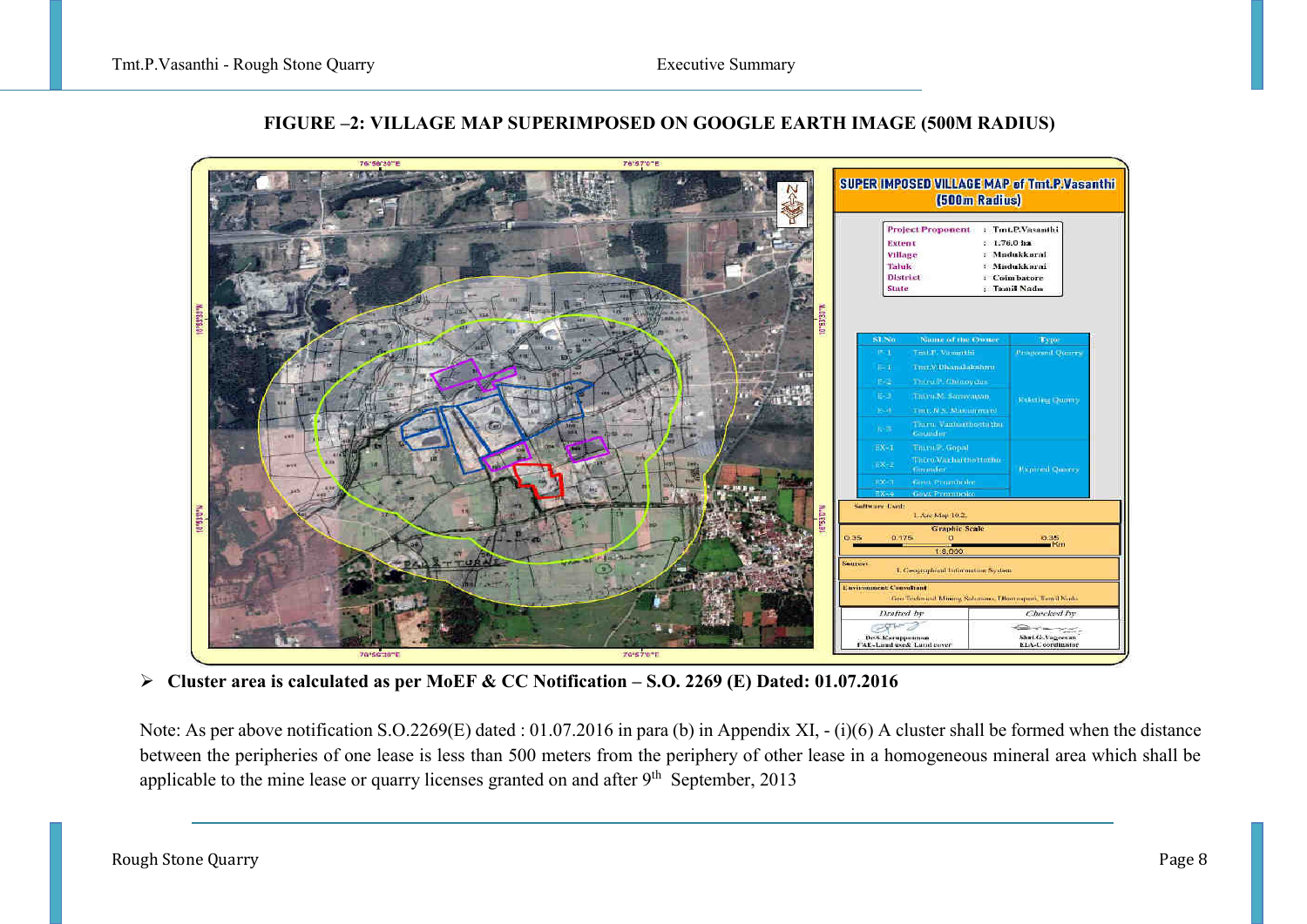

#### **FIGURE – 3: TOPOSHEET MAP COVERING 10 KM RADIUS**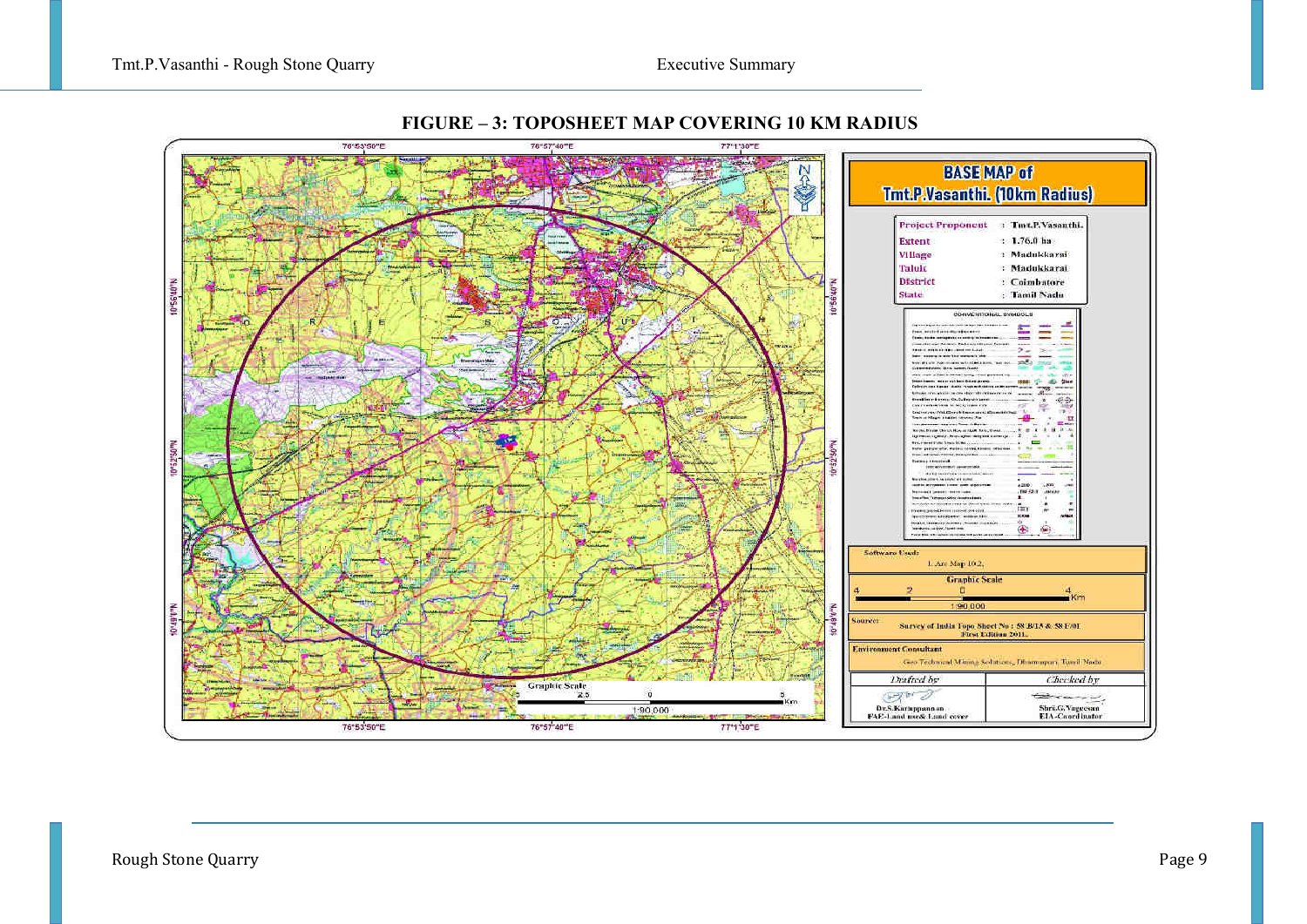

#### **FIGURE – 4: QUARRY LEASE PLAN & SURFACE PLAN FOR PROPOSED PROJECT**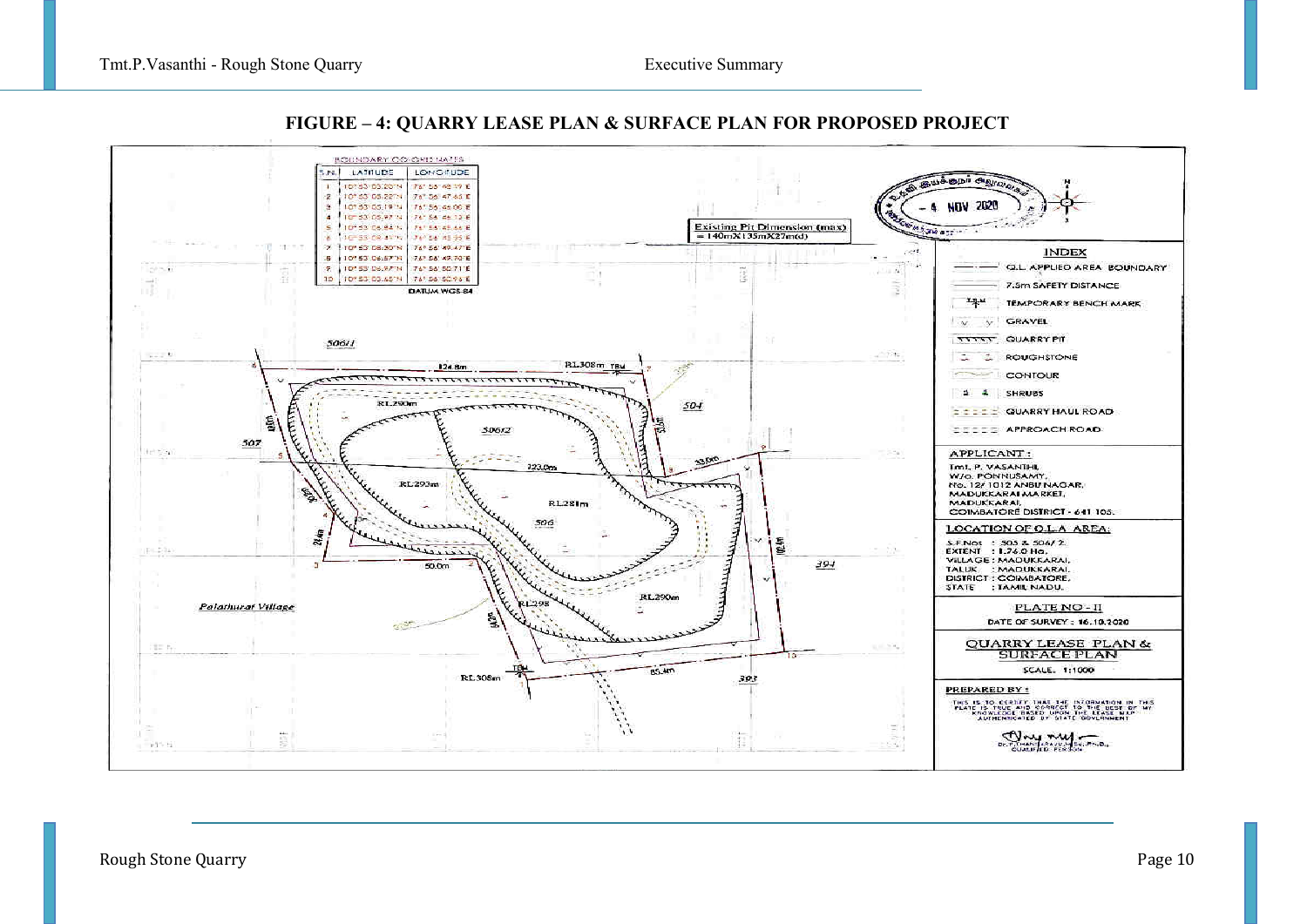#### **2.4 METHOD OF MINING**

The method of mining is same for all the proposed and existing quarries since the mineral is homogeneous, open cast mechanized mining is proposed to carry out with 5.0-meter vertical bench with a bench width is not less than the bench height. However, as far as the quarrying of rough stone is concerned, observance of the provisions of Regulation 106 (2) (b) as above is seldom possible due to various inherent petro genetic factors coupled with mining difficulties. Hence it is proposed to obtain relaxation to the provisions of the above regulation from the Director of Mines Safety for which necessary provision is available with the Regulation 106 (2) (b) of MMR-1961, under Mine Act - 1952.

No topsoil/overburden shall remove from the proposed project. The rough stone is a batholith formation and the splitting of rock mass of considerable volume from the parent rock mass will be carried out by deploying jackhammer drilling and slurry explosives will be used for blasting.

 Hydraulic excavators are attached with rock breakers for fragmentation to avoid secondary blasting. The primary boulders are cleared from working face after blasting and further made to smaller sizes by rock breakers attached in excavators.

| <b>S.NO.</b> | <b>TYPE</b>                          |  | <b>NOS SIZE/CAPACITY</b> | <b>MOTIVE</b><br><b>POWER</b> |
|--------------|--------------------------------------|--|--------------------------|-------------------------------|
|              | Jack hammers                         |  | $1.2m$ to $2.0m$         | Compressed air                |
|              | Compressor                           |  | $400$ psi                | Diesel Drive                  |
|              | Excavator with Bucket / Rock Breaker |  | 300                      | Diesel Drive                  |
|              | ipper                                |  | 15 Tonnes                | Diesel Drive                  |

#### **2.5 PROPOSED MACHINERY DEPLOYMENT:**

#### **2.6 CONCEPTUAL MINING PLAN/ FINAL MINE CLOSURE PLAN:**

- $\triangleright$  At the end of life of mine, the excavated mine pit will act as artificial reservoir for collecting rain water and helps to meet out the demand or crises during drought season.
- $\triangleright$  After mine closure the greenbelt developed along the safety barrier and top benches and temporary water reservoir will enhance the ecosystem
- $\triangleright$  Mine Closure is a process of returning a disturbed site to its natural state or which prepares it for other productive uses that prevents or minimizes any adverse effects on the environment or threats to human health and safety.
- $\triangleright$  The principle closure objectives are for rehabilitated mines to be physically safe to humans and animals, geo-technically stable, geo-chemically non-polluting/ noncontaminating, and capable of sustaining an agreed post-mining land use.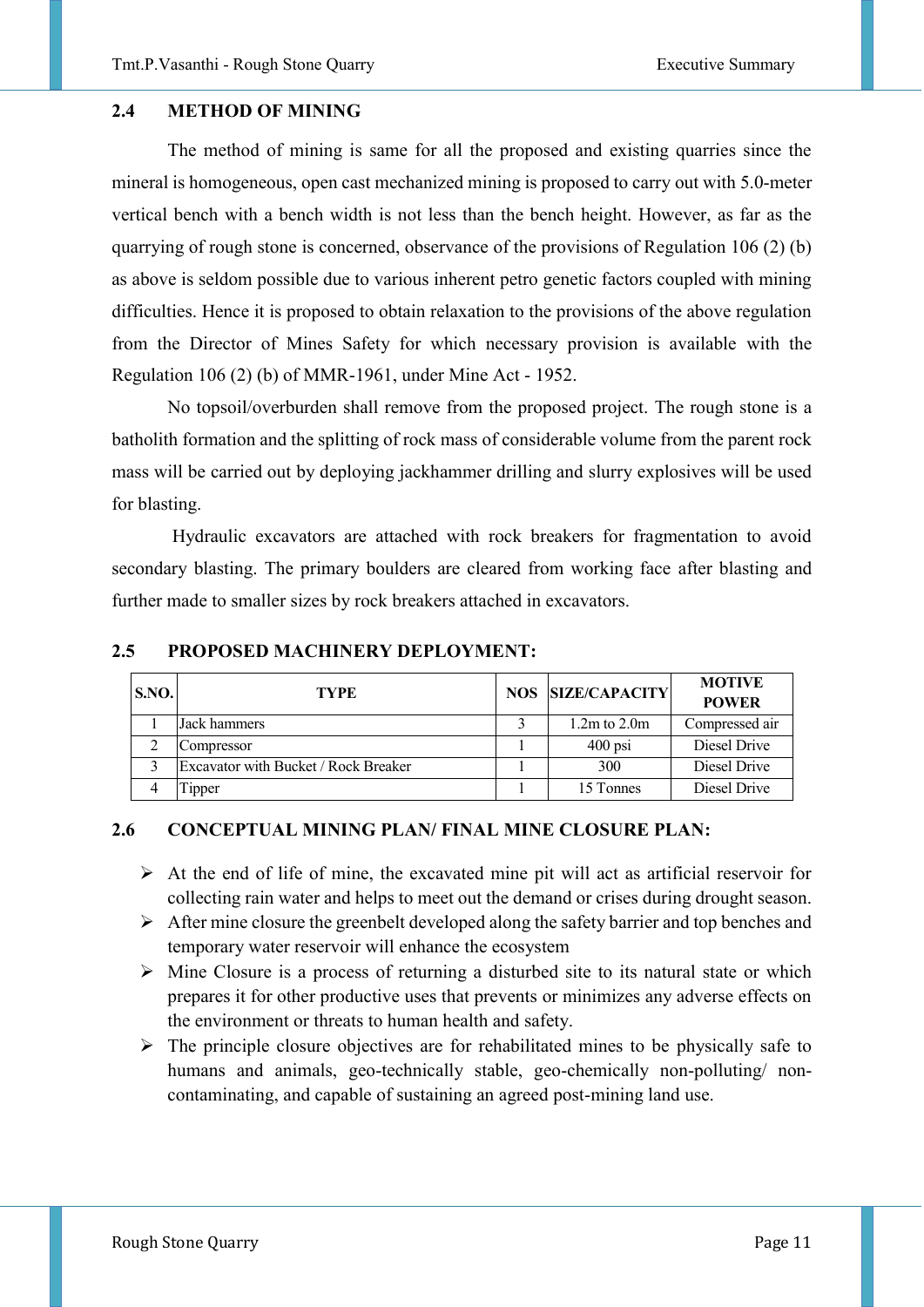## **2.7 ULTIMATE PIT DIMENSION**

| Pit | Length $(Max)$ (m) | Width $(Max)$ (m) | Depth (Max) |
|-----|--------------------|-------------------|-------------|
|     | 40                 |                   | 37m bgl     |

## **3.0 DESCRIPTION OF THE ENVIRONMENT**

Field monitoring studies to evaluate the base line status of the project site were carried out covering March 2021 – May 2021 as per CPCB guidelines. Environmental Monitoring data has been collected with reference to proposed mine by Omegaa Laboratories, ISO 9001: 2015, ISO 45001: 2018 Certified & MoEF Notified Laboratory

| Sl.No.         | <b>Attributes</b>                                  | <b>Parameters</b>                                                                                               | <b>Source and Frequency</b>                                                                                            |
|----------------|----------------------------------------------------|-----------------------------------------------------------------------------------------------------------------|------------------------------------------------------------------------------------------------------------------------|
| 1              | <b>Ambient Air</b><br>Quality                      | $PM_{10}$ , PM $_{2.5}$ , SO <sub>2</sub> , NO <sub>2</sub>                                                     | 24 hourly samples twice a week<br>for three months at 8 locations                                                      |
| $\overline{2}$ | Meteorology                                        | Wind speed and direction,<br>temperature, relative<br>humidity and rainfall                                     | Near project site continuous for<br>three months with hourly<br>recording and from secondary<br>sources of IMD station |
| 3              | Water quality                                      | Physical, Chemical and<br>Bacteriological parameters                                                            | Grab samples were collected at<br>4 ground water and 2 surface<br>water locations once during<br>study period.         |
| $\overline{4}$ | Ecology                                            | Existing terrestrial and<br>aquatic flora and fauna<br>within 10 km radius circle.                              | primary survey and secondary<br>data                                                                                   |
| 5              | Noise levels                                       | Noise levels in $dB(A)$                                                                                         | At 8 locations data monitored<br>once for 24 hours during EIA<br>study.                                                |
| 6              | Soil Characteristics                               | Physical and Chemical<br>Parameters                                                                             | Once at 6 locations during<br>study period                                                                             |
| $\tau$         | Land use                                           | Existing land use for<br>different categories                                                                   | Based on Survey of India<br>topographical sheet and satellite<br>imagery and primary survey.                           |
| 8              | Socio-Economic<br>Aspects                          | Socio-economic and<br>demographic characteristics,<br>worker characteristics                                    | Based on primary survey and<br>secondary sources data like<br>census of India 2011.                                    |
| 9              | Hydrology                                          | Drainage pattern of the area,<br>nature of streams, aquifer<br>characteristics, recharge and<br>discharge areas | Based on data collected from<br>secondary sources as well as<br>hydro-geology study report<br>prepared.                |
| 10             | Risk assessment<br>and Disaster<br>Management Plan | Identify areas where disaster<br>can occur by fires and<br>explosions and release of<br>toxic substances        | Based on the findings of Risk<br>assessment done for the mining<br>associated activities                               |

## **3.1 ENVIRONMENT MONITORING ATTRIBUTES**

## **3.2 LAND ENVIRONMENT**

Land use pattern of the area was studied through LISS III imagery of Bhuvan (ISRO). The 10 km radius map of study area was taken for analysis of Land use cover. The main objective of this section is to provide a baseline status of the study area covering 10 km radius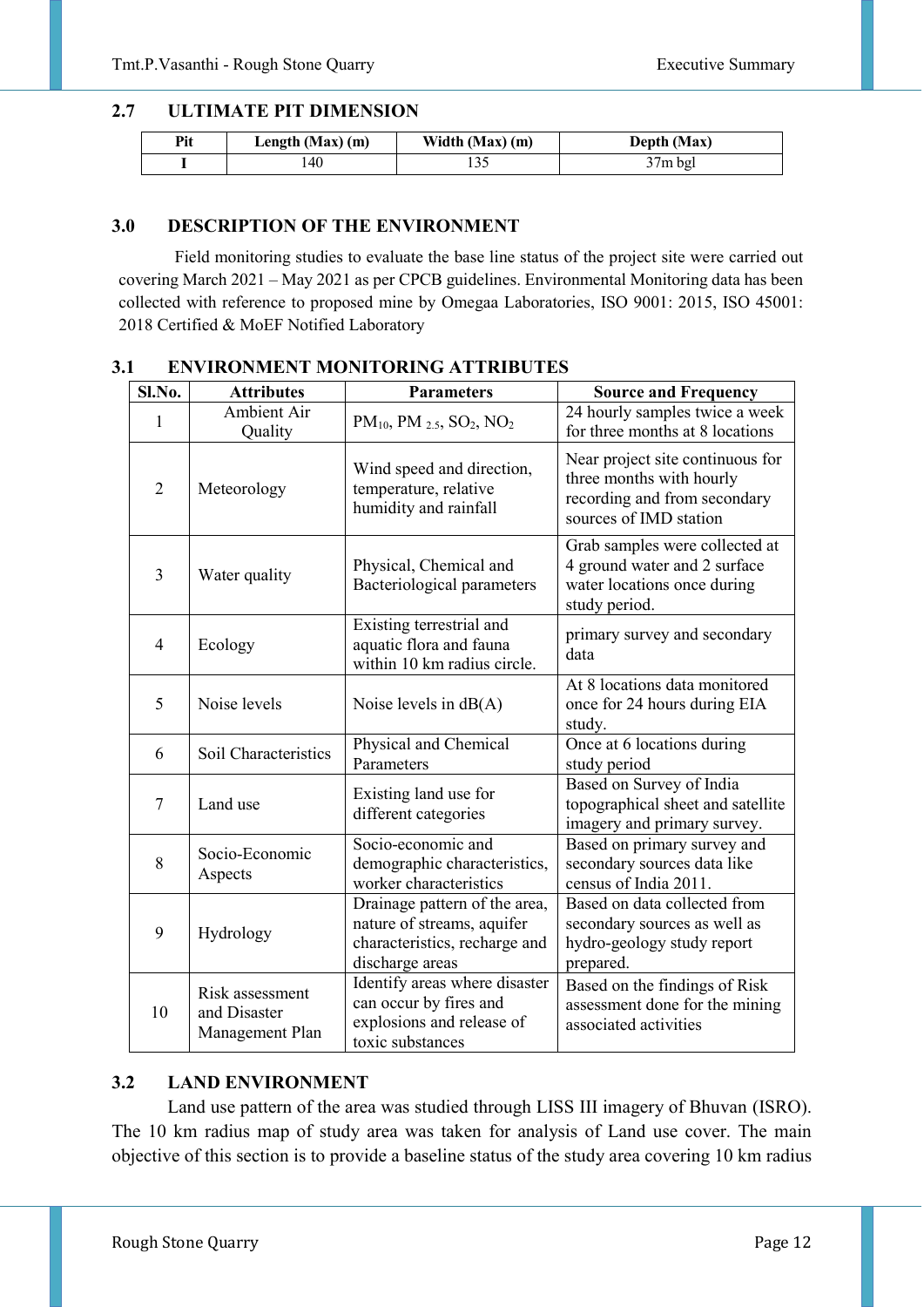around the mine site so that temporal changes due to the mining activities on the surroundings can be assessed in future.

| S.No           | <b>CLASSIFICATION</b>                   | AREA %  |       |  |  |  |
|----------------|-----------------------------------------|---------|-------|--|--|--|
|                | <b>BUILTUP</b>                          |         |       |  |  |  |
| 1              | <b>URBAN</b>                            | 2145.61 | 6.23  |  |  |  |
| $\overline{2}$ | <b>RURAL</b>                            | 1331.61 | 3.87  |  |  |  |
| 3              | <b>MINING</b>                           | 293.84  | 0.85  |  |  |  |
|                | <b>AGRICULTURAL LAND</b>                |         |       |  |  |  |
| 4              | <b>AGRICULTURAL PLANTATION</b>          | 7103.89 | 20.63 |  |  |  |
| 5              | <b>CROPLAND</b>                         | 9709.25 | 28.19 |  |  |  |
| 6              | <b>FALLOW LAND</b>                      | 7699.59 | 22.36 |  |  |  |
|                | <b>FOREST LAND</b>                      |         |       |  |  |  |
| 7              | EVERGREEN/SEMI EVERGREEN                | 1585.68 | 4.60  |  |  |  |
| 8              | <b>SCRUB FOREST</b>                     | 703.09  | 2.04  |  |  |  |
|                | <b>BARREN/WASTE LANDS</b>               |         |       |  |  |  |
| 9              | <b>SCRUB LAND</b>                       | 3358.85 | 9.75  |  |  |  |
| 10             | <b>BARREN ROCKY</b>                     | 55.61   | 0.16  |  |  |  |
|                | <b>WETLANDS/ WATER BODIES</b>           |         |       |  |  |  |
| 11             | <b>WATER BODIES</b>                     | 452.00  | 1.31  |  |  |  |
|                | 34439.02<br>100.00<br><b>Total Area</b> |         |       |  |  |  |

**Table 3.1: Land Use / Land Cover Table 10 Km Radius** 

#### **Interpretation:**

From the above table (3.2), pie diagram(fig.3.1) and land use map (fig.3.2) it is inferred that the majority of the land in the study area is agriculture and fallow lands including crop land covering 48.82% of the total land area, followed by built-up lands (10.1%), scrub and barren lands (9.91%), forest land (6.64%), water bodies (1.31%) and mining land (0.85%).

 The total mining area within the study area is 293.84 hectares i.e., 0.85%. The cluster area of 14.92.5 ha contributes about 0.043% of the total mining area within the study area. This small percentage of mining activities shall not have any significant impact on the environment.

The project area is exhibits plain topography with gentle gradient towards South-eastern side, maximum elevation of the area is 308m above AMSL. There are no hilly regions in and around the area.

## **3.3 SOIL ENVIRONMENT**

#### **Interpretation & Conclusion**

## **Physical Characteristics –**

The physical properties of the soil samples were examined for texture, bulk density, porosity and water holding capacity. The soil texture found in the study area is red loam to Clay loam soil and Bulk Density of Soils in the study area varied between  $0.97 - 1.09$  g/cc. The Water Holding Capacity and Porosity of the soil samples is found to be medium i.e. ranging from  $30.5 - 25.5$  %.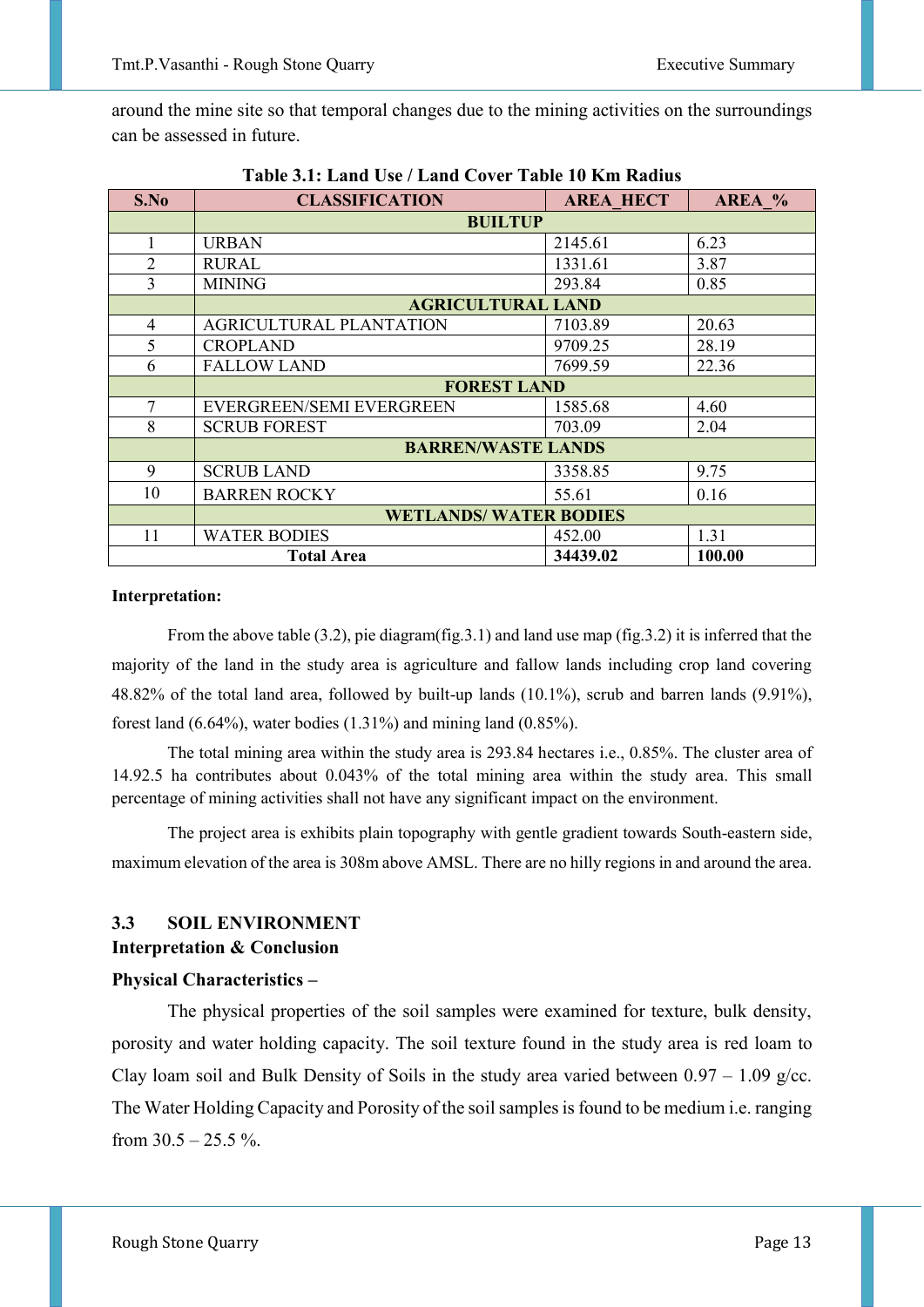#### **Chemical Characteristics –**

- The nature of soil is slightly alkaline to strongly alkaline with pH range 7.12 to 7.77
- The available Nitrogen content range between 130 to 223 kg/ha
- The available Phosphorus content range between 0.86 to 1.35 kg/ha
- The available Potassium range between 44.3 to 46 mg/kg

Whereas, the micronutrient as lead (Pb), iron (Fe) and copper (Cu) were found in the range of 0.81 to 0.60mg/kg; 2.23to 2.66mg/kg and DL.0.05 to DL.0.05mg/kg

 Wilting co efficient in significant level would mean that the soil would support the vegetation. The soil properties in the buffer zone reveal that the soil can sustain vegetation. If amended suitability the core area can also withstand plantation.

#### **3.4 WATER ENVIRONMENT**

The water resources, both surface and groundwater play a significant role in the development of the area. The purpose of this study is to assess the water quality characteristics for critical parameters and evaluate the impacts on agricultural productivity, domestic community usage, recreational resources and aesthetics in the vicinity. The water samples were collected and transported as per the norms in pre-treated sampling cans to laboratory for analysis.

Varattar river is the major surface water body in the study area and the rainfall over the area is moderate, the rainwater storage in open wells and trenches are in practice over the area and the stored water acts as source of drinking water for few months after rainy season.

#### **Interpretation& Conclusion**

#### **Surface Water**

The pH varied from 7.02 while turbidity found within the standards. Total Dissolved Solids varied from 417 mg/l and Chloride varied between 131 mg/l. Nitrates varied from 7.6 mg/l, while sulphates varied from 14.1 mg/l.

#### **Ground Water**

The pH of the water samples collected ranged from 6.88 to 7.10 and within the acceptable limit of 6.5 to 8.5. pH, Sulphates and Chlorides of water samples from all the sources are within the limits as per the Standard. on Turbidity, the water samples meet the requirement. The Total Dissolved Solids were found in the range of 448-479 mg/l in all samples. The Total hardness varied between 133.9 to 152.5 mg/l for all samples.

On Microbiological parameters, the water samples from all the locations meet the requirement. The parameters thus analysed were compared with IS 10500:2012 and are well within the prescribed limits.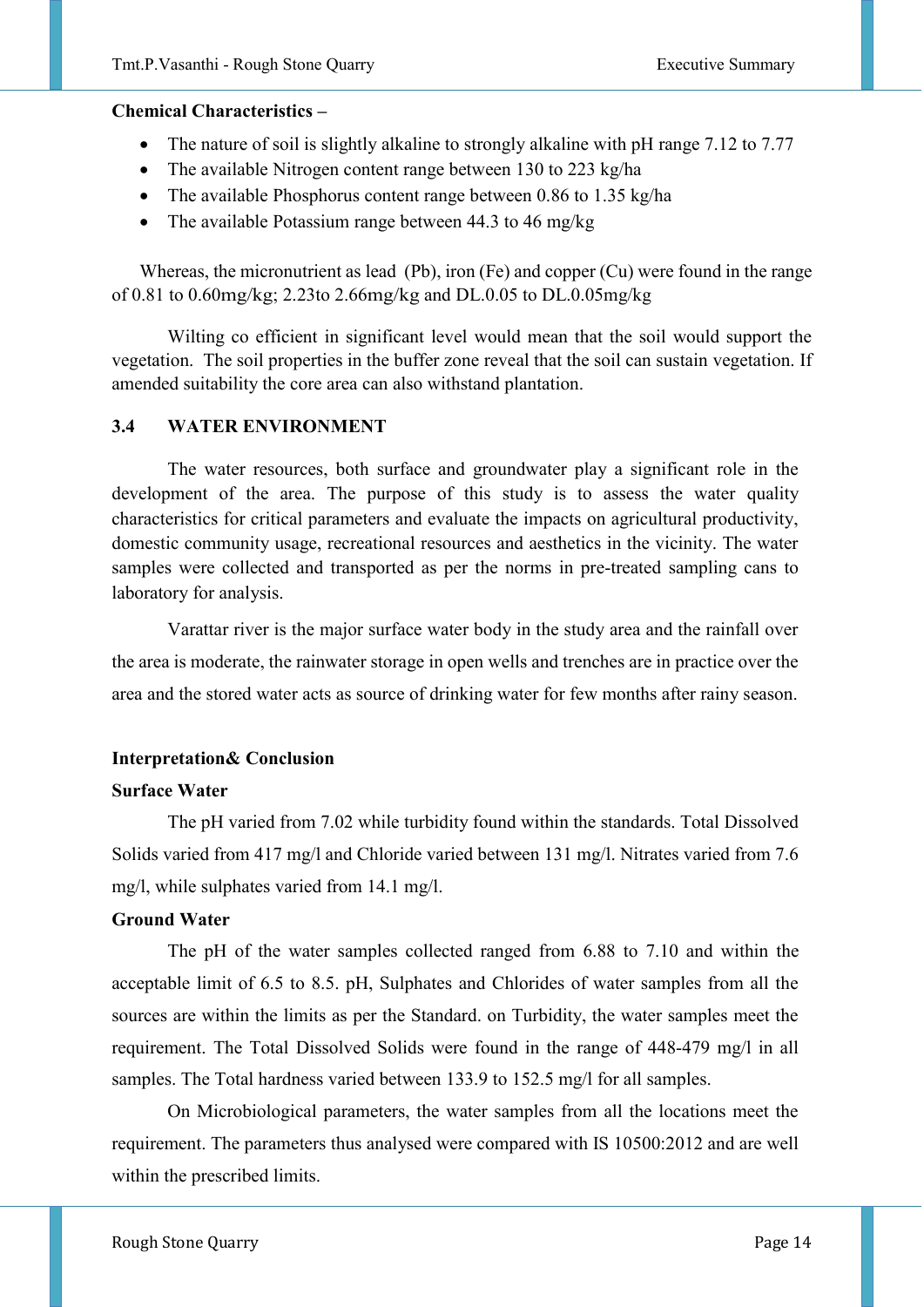#### **3.5 AIR ENVIRONMENT**

The baseline studies on air environment include identification of specific air pollution parameters and their existing levels in ambient air. The ambient air quality with respect to the study zone of 10 km radius around the proposed quarry forms the baseline information



## **FIGURE –7: WIND ROSE DIAGRAM**

#### **3.6 SUMMARY OF AMBIENT AIR QUALITY**

The results of ambient air quality monitoring for the period (March 2021 – May 2021) are presented in the report. Data has been complied for three months.

#### **Interpretations & Conclusion**

As per monitoring data, PM10 ranges from  $43.1 \text{ µg/m}^3$  to  $48.9 \text{ µg/m}^3$ , PM2.5 data ranges from 22.1  $\mu$ g/m3 to 25.1  $\mu$ g/m3, SO2 ranges from 8.1  $\mu$ g/m<sup>3</sup> to 9.9  $\mu$ g/m<sup>3</sup> and NO2 data ranges from 20.6  $\mu$ g/m<sup>3</sup> to 23.7  $\mu$ g/m<sup>3</sup>. The concentration levels of the above criteria pollutants were observed to be well within the limits of NAAQS prescribed by CPCB.

#### **3.7 NOISE ENVIRONMENT**

Ambient noise levels were measured at 8 (Eight) locations around the proposed project area. Noise levels recorded in core zone during day time was 49.3 dB (A) Leq and during night time was 38.3 dB (A) Leq. Noise levels recorded in buffer zone during day time were from 46.1 to 48.1 dB (A) Leq and during night time were from 36.6 to 39.0 dB (A) Leq.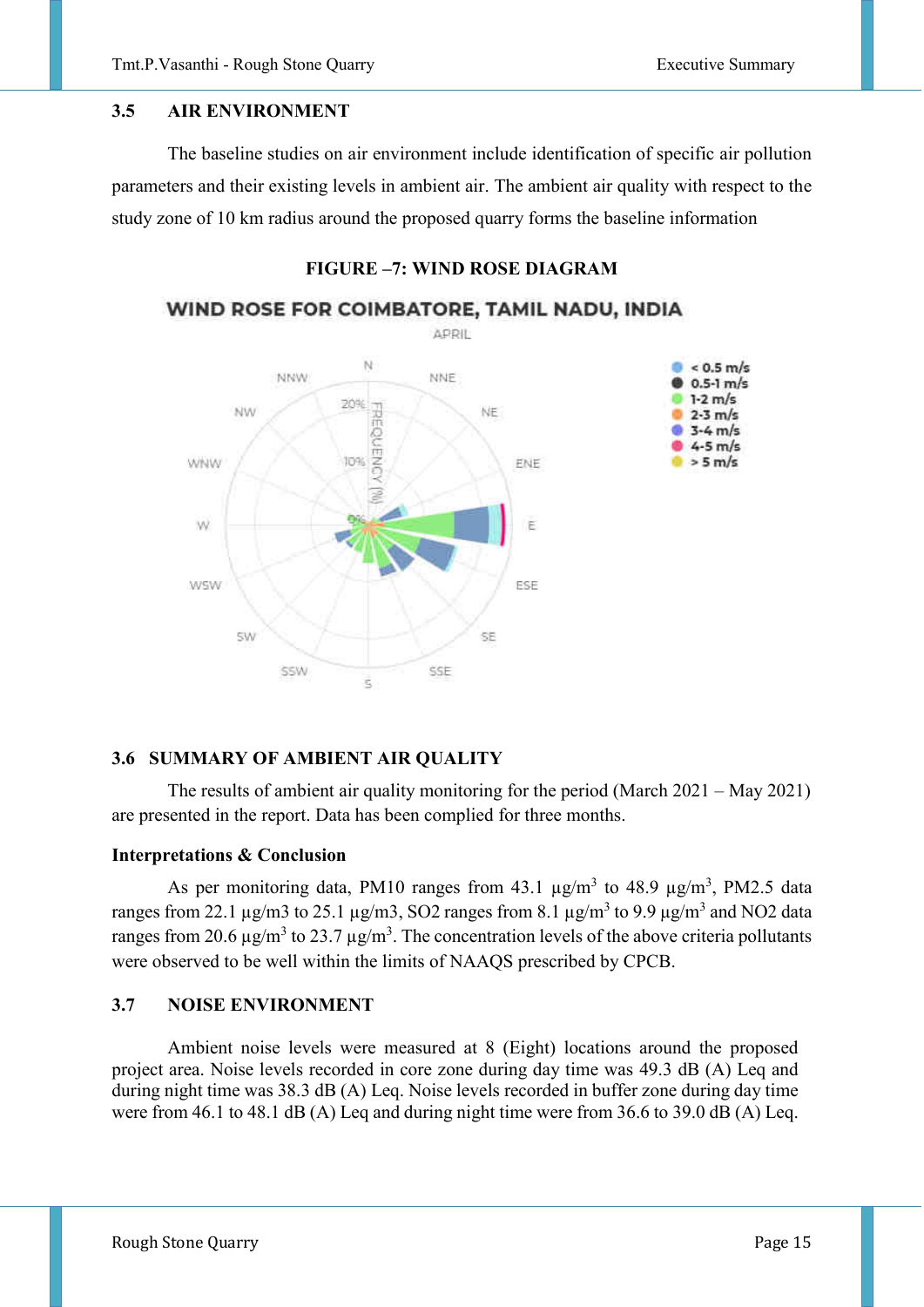The values of noise observed in some of the areas are primarily owing to quarrying activities due to cluster of quarries within 500m radius, movement of vehicles and other anthropogenic activities.

Thus, the noise level for Industrial and Residential area meets the requirements of CPCB.

#### **3.8 ECOLOGICAL ENVIRONMENT**

There is no Forest land, National Parks, Eco sensitive areas, Wild life sanctuaries within the radius of 10 km. An ecological survey of the study area was conducted particularly with reference to the listing of species and assessment of the existing baseline ecological (terrestrial) condition in the study area.

There is no schedule I species of animals observed within study area as per Wildlife Protection Act 1972 as well as no species is in vulnerable, endangered or threatened category as per IUCN. There is no endangered red list species found in the study area. Hence this small operation over short period of time will not have any significant impact on the surrounding flora and fauna.

#### **3.9 SOCIO ECONOMIC ENVIRONMENT**

It includes demographic structure of the area, provision of basic amenities viz., housing, education, health and medical services, occupation, water supply, sanitation, communication, transportation, prevailing diseases pattern as well as feature like temples, historical monuments etc., at the baseline level. This will help in visualizing and predicting the possible impact depending upon the nature and magnitude of the project.

The socio-economic study of surveyed villages gives a clear picture of its population, average household size, literacy rate and sex ratio etc. It is also found that a part of population is suffering from lack of permanent job to run their day-to-day life. Their expectation is to earn some income for their sustainability on a long-term basis.

The proposed project will aim to provide preferential 20 persons to the local people there by improving the indirect employment opportunity in the area were around 30 persons in turn the social standards will improve.

#### **4. ANTICIPATED ENVIRONMENTAL IMPACTS AND MITIGATION MEASURES**

In order to maintain the environmental commensuration with the mining operation, it is essential to undertake studies on the existing environmental scenario and assess the impact on different environmental components. This would help in formulating suitable management plans sustainable resource extraction.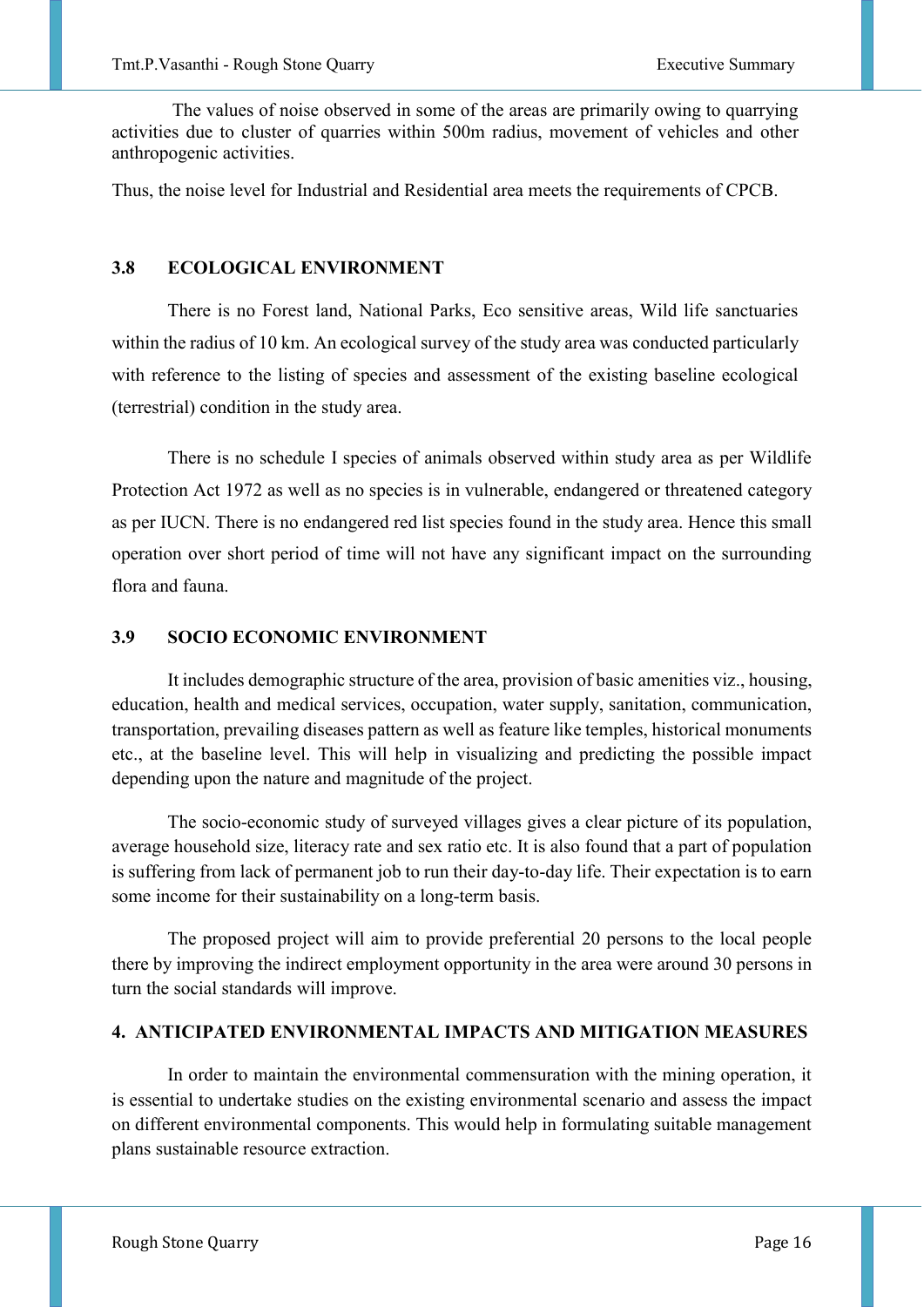## **4.1 LAND ENVIRONMENT:**

## **ANTICIPATED IMPACT**

The main anticipated impact on the Land Environment due to quarrying operation is change in Landscape, change in Land – use Pattern. The total extent of the cluster quarries is 14.92.5 ha including existing and proposed quarries in patta land. The ultimate depth of the quarrying is 37m. Maximum below the ground level and will not intersect the ground water table. The project is site specific.

## **MITIGATION MEASURES**

- The mining activity will be gradual confined in blocks and excavation will be undertaken progressively along with other mitigative measures like phase wise development of greenbelt etc.
- Construction of garland drains all around the quarry pits and construction of check dam at strategic location in lower elevations to prevent erosion due to surface runoff during rainfall and also to collect the storm water for various uses within the proposed area
- Green belt development along the boundary within safety zone. The small quantity of water stored in the mined-out pit will be used for greenbelt
- Thick plantation will be carried out on unutilized area, top benches of mined out pits, on safety barrier, etc.,
- At conceptual stage, the land use pattern of the quarry will be changed into Greenbelt area and temporary reservoir
- In terms of aesthetics, natural vegetation surrounding the quarry will be retained (such as in a buffer area i.e., 7.5 m safety barrier and other safety provided) so as to help minimise dust emissions.
- Proper fencing will be carried out at the conceptual stage, Security will be posted round the clock, to prevent inherent entry of the public and cattle

## **4.2 SOIL ENVIRONMENT**

## **IMPACT ON SOIL ENVIRONMENT**

There is no top soil anticipated in these projects, the surface consists of gravelly formation followed by rough stone which is proposed to excavate completely during the quarrying operation, hence preservation of top soil does not exist. Erosion of top layer (gravel), extracted fine material can result in substantial sediment loading to surface waters and drainage ways. During rainy season surface run off may cause siltation in low lying areas.

## **MITIGATION MEASURES FOR SOIL CONSERVATION**

 Run-off diversion – Garland drains will be constructed all around the project boundary to prevent surface flows from entering the quarry works areas. And will be discharged into vegetated natural drainage lines, or as distributed flow across an area stabilised against erosion.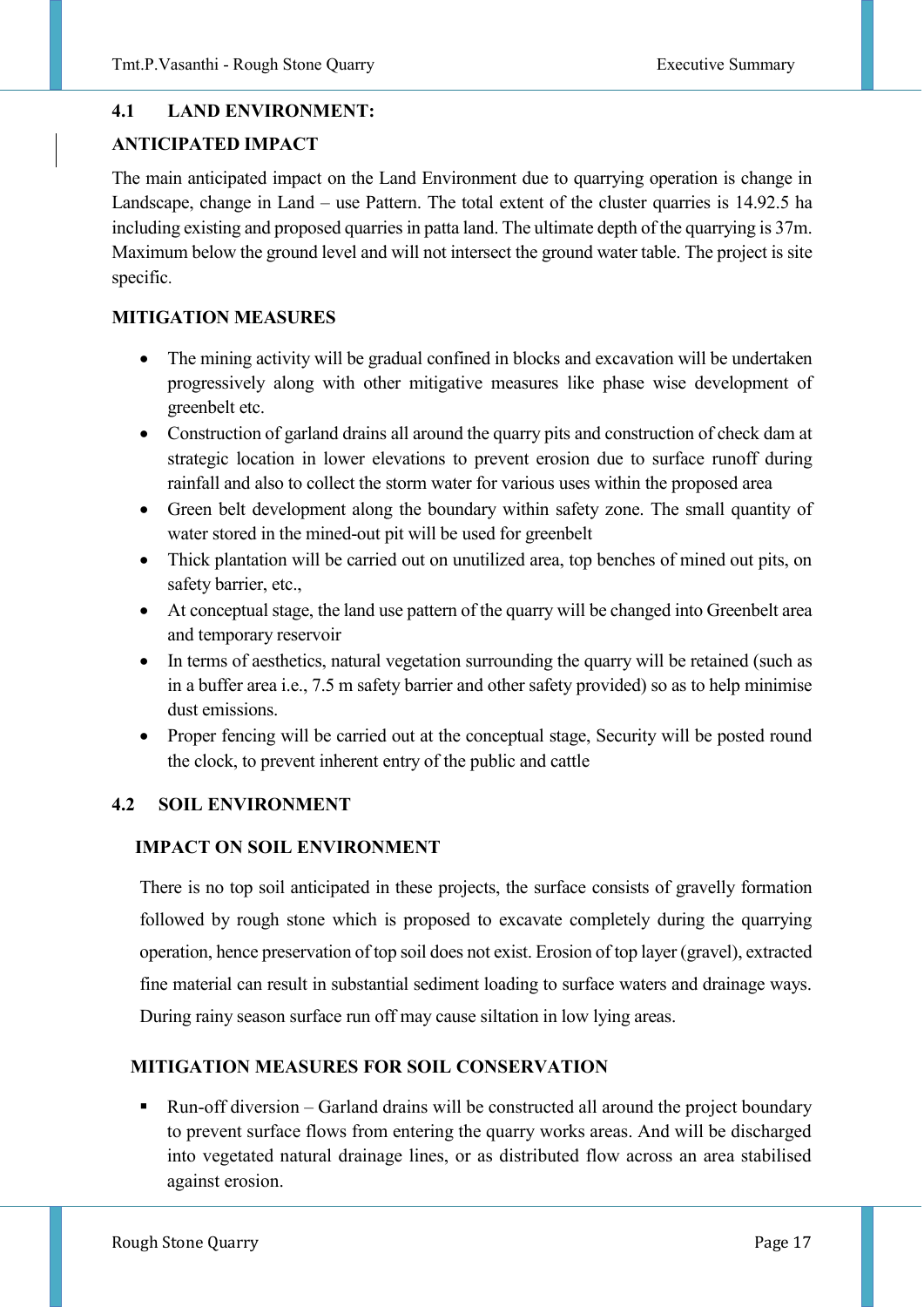- Sedimentation ponds Run-off from working areas will be routed towards sedimentation ponds. These trap sediment and reduce suspended sediment loads before runoff is discharged from the quarry site. Sedimentation ponds should be designed based on runoff, retention times, and soil characteristics. There may be a need to provide a series of sedimentation ponds to achieve the desired outcome.
- Retain vegetation Retain existing or re-plant the vegetation at the site wherever possible.
- Monitoring and maintenance Weekly monitoring and daily maintenance of erosion control systems so that they perform as specified specially during rainy season

## **4.3 WATER ENVIRONMENT**

## **Anticipated Impact**

The impact due to quarrying on the water quality is expected to be insignificant because of no use of chemicals or hazardous substances during quarrying process. The quarrying activity will not intersect ground water table as quarrying is proposed in the cluster quarries is 38m and water table is found at a depth of 60in rainy season and 65m BGL in summer season which is observed from the existing nearby bore wells.

 The quarrying operation will be carried out well above the water table. There is no intersection of surface water bodies (Streams, Canal, Odai etc.,) in the project area. During rainy season rain water will be collected in the quarry pit and later used for greenbelt development and for the water sprinkling in the haul roads. There is no proposal for discharging of quarry pit water outside the project area.

## **MITIGATION MEASURES**

The following mitigation measures are suggested for water management

 The quarrying operation will be carried out well above the water table. There is no intersection of surface water bodies (Streams, Canal, Odai etc.,) in the proposed project areas. During rainy season rain water will be collected in the quarry pit and later used for greenbelt development and for the water sprinkling in the haul roads. There is no proposal for discharging of quarry pit water outside the project areas. There is no proposal rough stone processing or workshop within the project area thus there is no effluent anticipated in the mines.

- With respect to Turbidity, Total Iron and Silica, Pre-treatment methods like settling or filtration, Water Softening (Ion Exchange) shall be adopted to make it fit for drinking purposes. But it can be used for other domestic purposes
- Rainwater will be collected in sump in the mining pit and will be allowed to store and pumped out to surface setting tank of 15 m x 10m x 3m to remove suspended solids if any. This collected water will be judiciously used for dust suppression onwards and such sites where dust likely to be generated and for developing green belt. The proponent will collect and judicially utilize the rainwater as part of rainwater harvesting
	- Construction of garland drains to divert surface run-off into the quarrying area
	- Periodic analysis of quarry pit water and ground water quality in nearby villages
	- Domestic sewage from site office & urinals/latrines provided in ML is discharged in septic tank followed by soak pits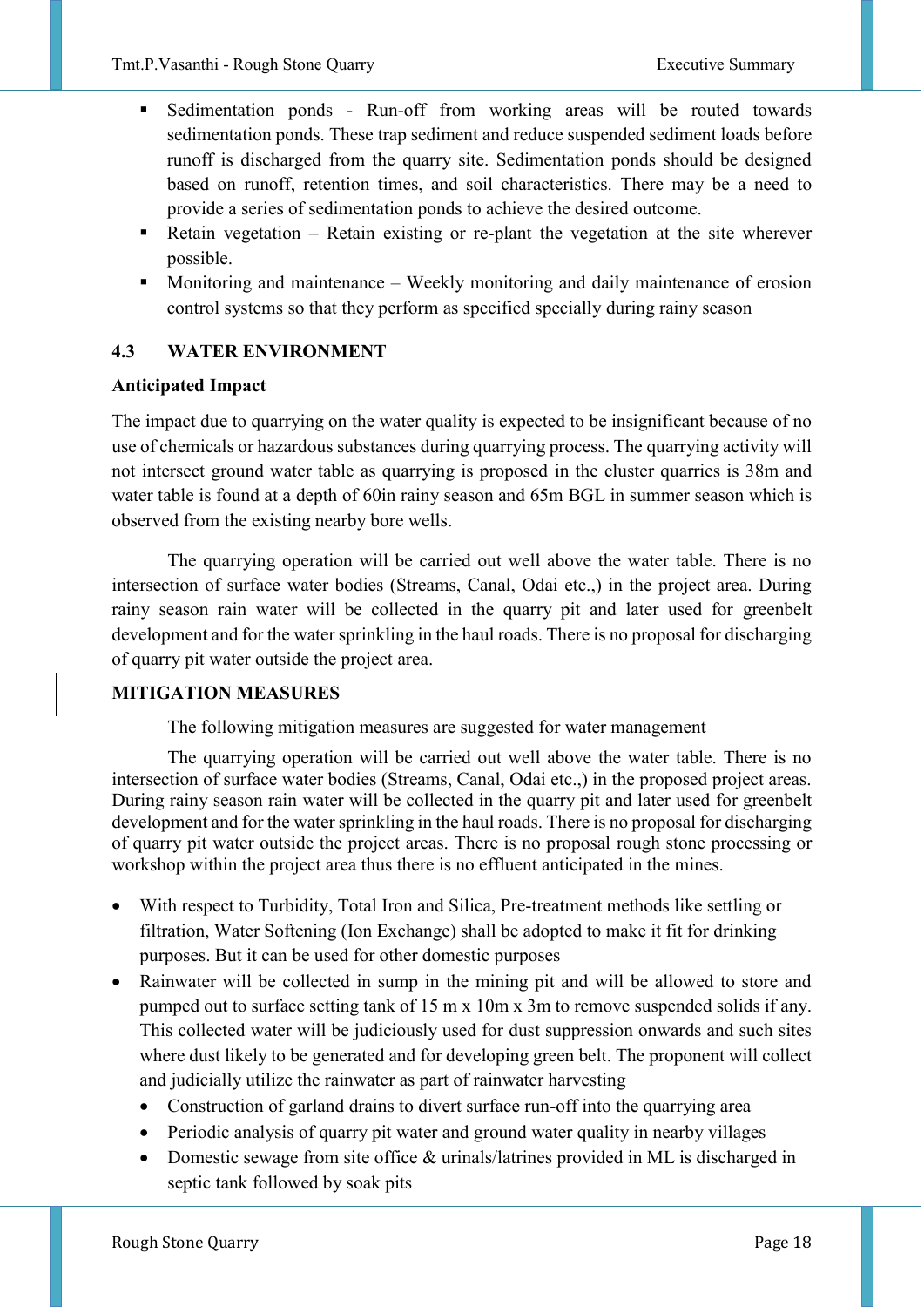- Wastewater discharge from mine will be treated in settling tanks before using for dust suppression and tree plantation purposes
- De-silting will be carried out before and immediately after the monsoon season
- Regular monitoring and analysing the quality of water in open well, bore wells and surface water

## **4.4 AIR ENVIRONMENT**

The air borne particulate matter is the main air pollutant in this opencast mining. The mining operation will be carried out by jackhammer drilling (32mm dia) and hydraulic excavators will be utilized for excavation of rough stone

## **ANTICIPATED IMPACT**

The air borne particulate matter generated by quarrying operation and transportation. The emissions of Sulphur dioxide (SO<sub>2</sub>), Oxides of Nitrogen (NO2) due to excavation/loading equipment and vehicles plying on haul roads are marginal. Loading - unloading and transportation of rough stone and overburden, wind erosion of the exposed area and movement of light vehicles will be the main polluting source in the mining activities releasing Particulate Matter  $(PM_{10})$  affecting Ambient Air of the area on air environment and net increase in emissions by Open pit source modelling in AERMOD Software.

Anticipated incremental concentration due to this quarrying activity and net increase in emissions due to quarrying activities within 500 meters around the project area is predicted by Open Pit Source modelling using AERMOD Software.

## **MITIGATION MEASURES**

**Drilling –** To control dust at source, wet drilling will be practiced. Where there is a scarcity of water, suitably designed dust extractor will be provided for dry drilling along with dust hood at the mouth of the drill-hole collar.

#### **Advantages of Wet Drilling**

- In this system dust gets suppressed close to its formation. Dust suppression become very effective and the work environment will be improved from the point of occupational comfort and health.
- Due to dust free atmosphere, the life of engine, compressor etc., will be increased.
- The life of drill bit will be increased.
- The rate of penetration of drill will be increased.
- Due to the dust free atmosphere visibility will be improved resulting in safer working conditions.

#### **Blasting**

- Establish time of blasting to suit the local conditions and water sprinkling on blasting time to be confirmed.
- Avoid blasting i.e., when temperature inversion is likely to occur and strong wind blows towards residential areas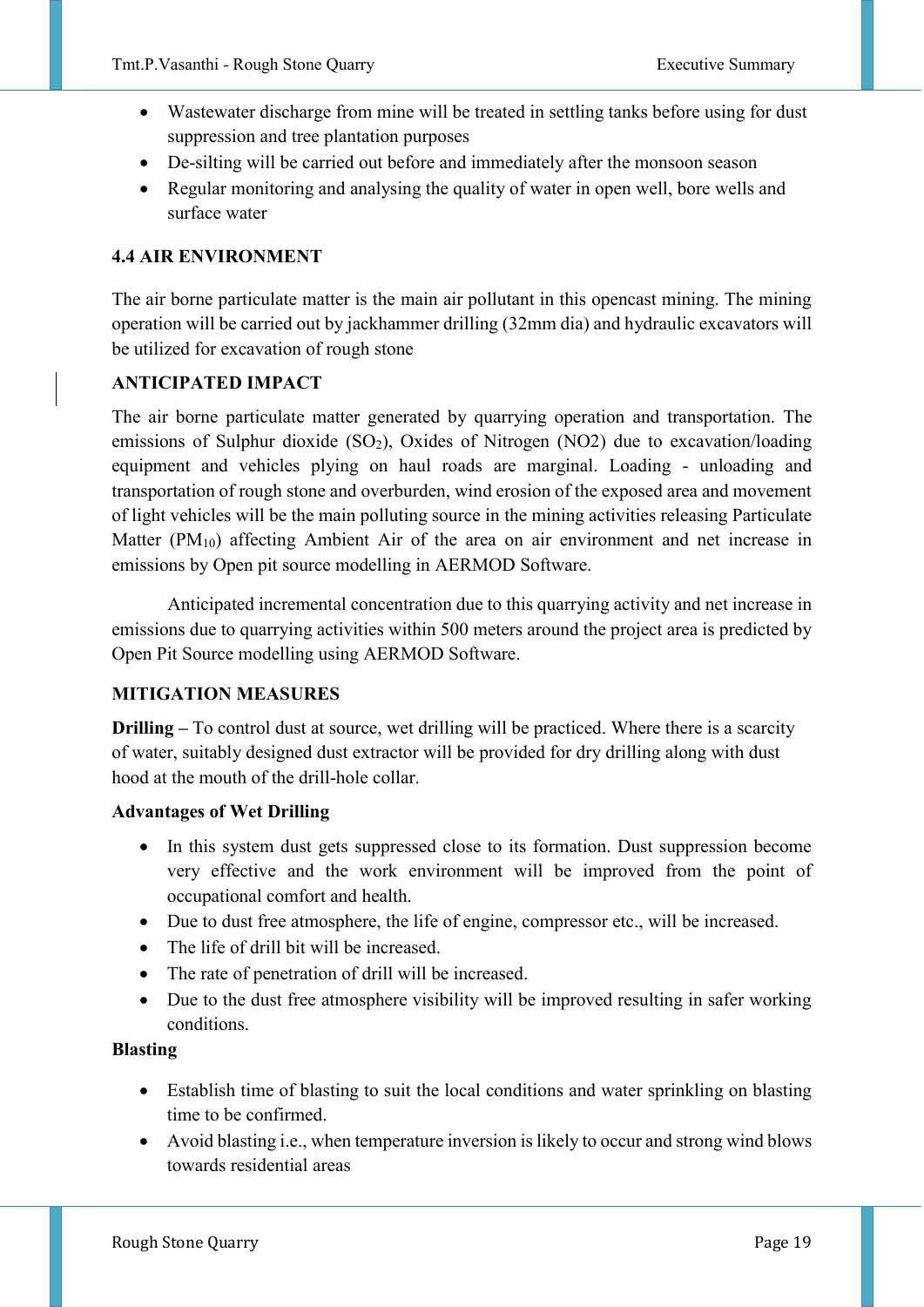- Controlled blasting includes adoption of suitable explosive charge and short delay detonators, adequate stemming of holes at collar zone and restricting blasting to a particular time of the day i.e. at the time lunch hours, controlled charge per hole as well as charge per round of hole
- Before loading of material water will be sprayed on blasted material
- Dust mask will be provided to the workers and their use will be strictly monitored

#### **Haul Road & Transportation**

- Water will be sprinkled on haul roads twice a day to avoid dust generation during transportation
- Transportation of material will be carried out during day time and material will be covered with tarpaulin
- The speed of tippers plying on the haul road will be limited below 20 km/hr to avoid generation of dust.
- Main source of gaseous pollution will be from vehicle used for transportation of mineral; therefore, weekly maintenance of machines improves combustion process & makes reduction in the pollution.
- The un-metalled haul roads will be compacted weekly before being put into use.
- Over loading of tippers will be avoided to prevent spillage.
- It will be ensured that all transportation vehicles carry a valid PUC certificate
- Grading of haul roads and service roads to clear accumulation of loose materials

#### **Green Belt**

- Planting of trees all along main mine haul roads and regular grading of haul roads will be practiced to prevent the generation of dust due to movement of tippers
- Green belt of adequate width will be developed around the project areas

#### **Occupational Health**

- Dust mask will be provided to the workers and their use will be strictly monitored
- Annual medical check-ups, trainings and campaigns will be arranged to ensure awareness about importance of wearing dust masks among all mine workers & tipper drivers
- Ambient Air Quality Monitoring will be conducted six month once to assess effectiveness of mitigation measures proposed.

#### **4.5 NOISE ENVIRONMENT**

#### **ANTICIPATED IMPACT**

Noise pollution poses a major health risk to the mine workers. Following are the sources of noise in the existing open cast mine project are being observed such as Drilling, & Blasting, Loading and during movement of vehicles.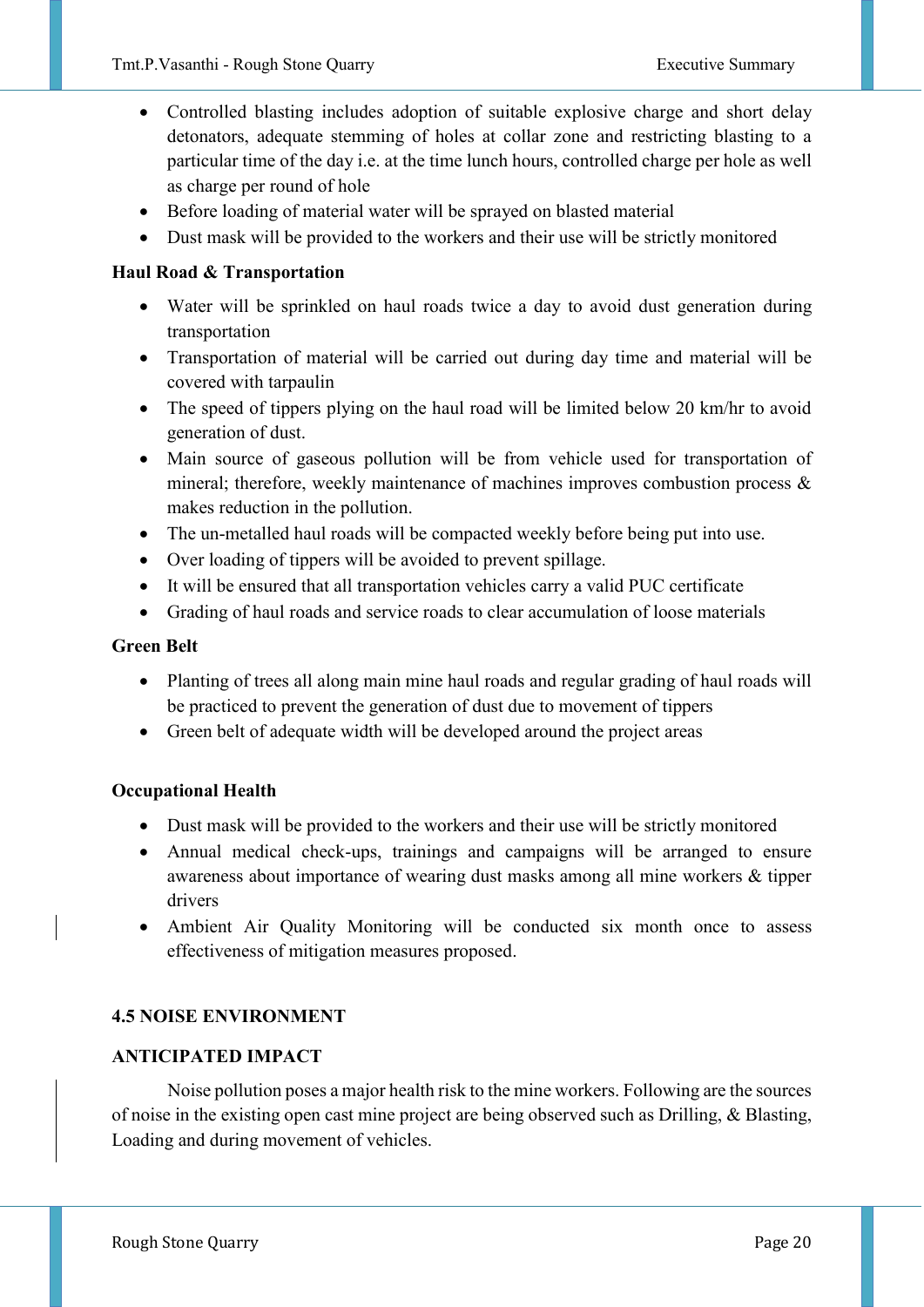## **MITIGATION MEASURES**

- Usage of sharp drill bits while drilling which will help in reducing noise;
- Secondary blasting will be totally avoided and hydraulic rock breaker will be used for breaking boulders;
- Controlled blasting with proper spacing, burden, stemming and optimum charge/delay will be maintained;
- The blasting will be carried out during favourable atmospheric condition and less human activity timings by using nonelectrical initiation system;
- \* Proper maintenance, oiling and greasing of machines will be done every week to reduce generation of noise;
- \* Provision of sound insulated chambers for the workers working on machines (HEMM) producing higher levels of noise;
- $\div$  Silencers / mufflers will be installed in all machineries;
- Green Belt/Plantation will be developed around the project area and along the haul roads. The plantation minimizes propagation of noise;
- Personal Protective Equipment (PPE) like ear muffs/ear plugs will be provided to the operators of HEMM and persons working near HEMM and their use will be ensured though training and awareness.
- Regular medical check–up and proper training to personnel to create awareness about adverse noise level effects.

## **4.6 BIOLOGICAL ENVIRONMENT**

## **ANTICIPATED IMPACT**

- $\triangleright$  None of the plants will be cut during operational phase of the mine.
- $\triangleright$  There shall be negligible air emissions or effluents from the project site. During loading the truck, dust generation will be likely. This shall be a temporary effect and not anticipated to affect the surrounding vegetation significantly.
- $\triangleright$  Most of the land in the buffer area is undulating terrain with crop lands, grass patches and small shrubs. Hence, there will be no effect on flora of the region.

Wild life is not commonly found in the cluster area and its immediate environs because of lack of vegetal cover and surface water. Except few domestic animals, reptiles, hares and some common birds are observed in the study area.

#### **MITIGATION MEASURES**

The project site has a land to develop greenbelt within the lease area, along roads and other vacant areas. The main objective of the green belt is to provide a barrier between the source of pollution and the surrounding areas. Although, the project will not lead to any tree cutting, it is proposed to improve the greenery of the locality by plantation services. To avoid dust emissions, the mined materials will be covered with tarpaulin during transportation.

• Plants that grow fast will be preferred.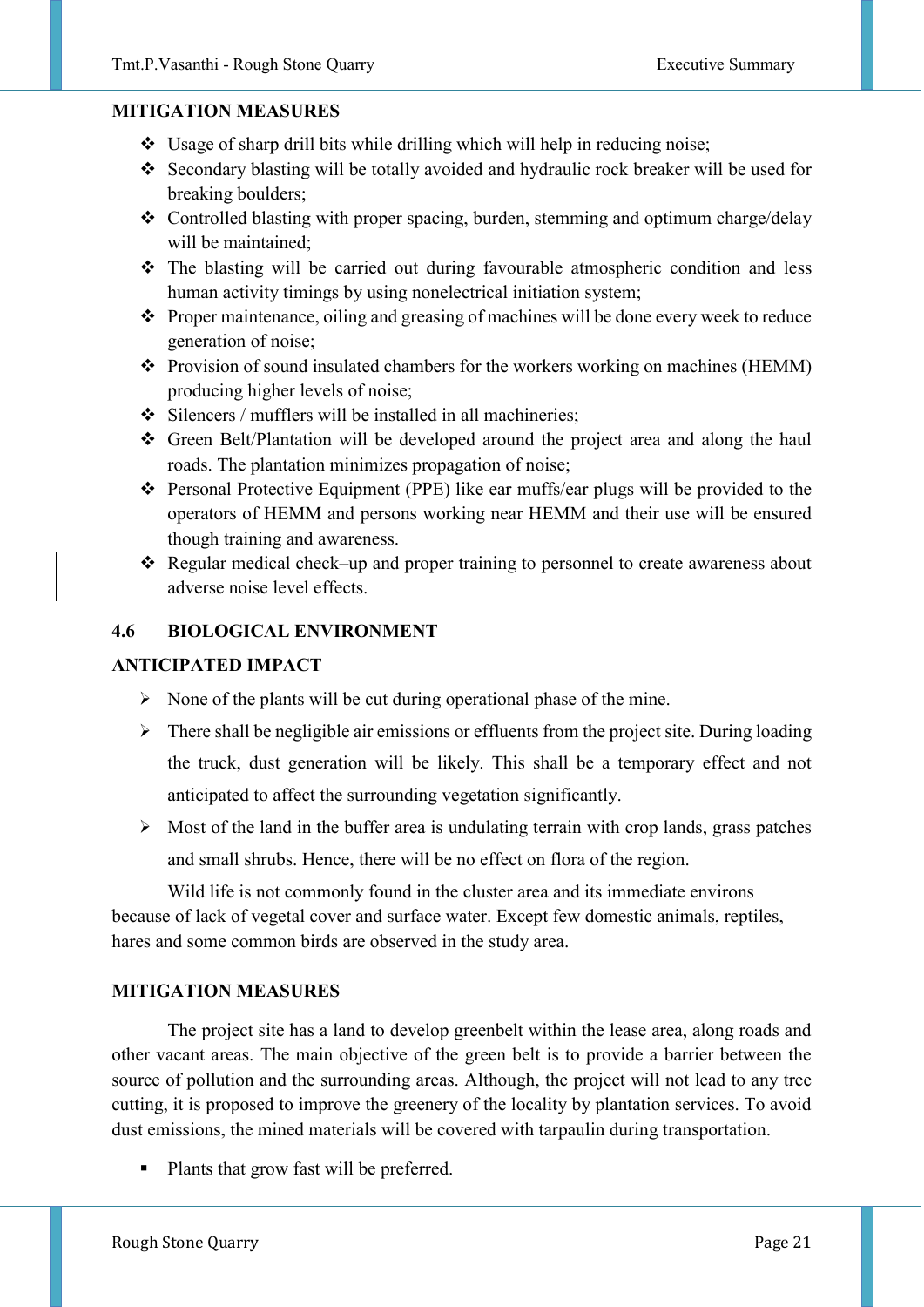- Preference for high canopy covers plants with local varieties.
- **Perennial and evergreen plants will be preferred.**

The development of Green Belt is an important aspect for any plant because:

- It helps in noise abatement for the surrounding area.
- $\blacksquare$  It maintains the ecological balance.
- $\blacksquare$  It increases the aesthetic value of site.

## **GREENBELT DEVELOPMENT PLAN**

| Year | No. of trees<br>proposed to be<br>planted | <b>Survival</b><br>$\frac{0}{0}$ | Area to be<br>covered sq.m | Name of the species | No. of trees<br>expected to be<br>grown |
|------|-------------------------------------------|----------------------------------|----------------------------|---------------------|-----------------------------------------|
|      | 20                                        | 80%                              | 0.02.0                     | Neem, Pongamia      | 16                                      |
|      | 20                                        | 80%                              | 0.02.0                     | Pinnata, Casuarina  | 16                                      |
| Ш    | 20                                        | 80%                              | 0.02.0                     | etc.,               | 16                                      |
| IV   | 20                                        | 80%                              | 0.02.0                     |                     | 16                                      |
|      | 20                                        | 80%                              | 0.02.0                     |                     | 16                                      |

## **4.7 SOCIO ECONOMIC ENVIRONMENT**

#### **ANTICIPATED IMPACT**

Employment generation due to the project will provide direct employment for about 16 persons and indirectly will get employment around 25 persons.

#### **MITIGATION MEASURES**

- Good maintenance practices will be adopted for plant machinery and equipment, which will help to avert potential noise problems.
- Green belt will be developed in and around the project site as per Central Pollution Control Board (CPCB) guidelines.
- Appropriate air pollution control measure will be taken to minimize the environmental impact within the core zone.
- For the safety of workers, personal protective appliances like hand gloves, helmets, safety shoes, goggles, aprons, nose masks and ear protecting devices will be provided as per mines act and rules.
- Benefit to the State and the Central governments through financial revenues by way of royalty, tax, DMF, NMET etc, from this project directly and indirectly.

## **5. ANALYSIS OF ALTERNATIVES (TECHNOLOGY AND SITE)**

The site has been selected based on geological investigation and exploration as below:

- Occurrence of minerals at the specific site.
- Transportation facility for materials & manpower.
- Overall impact on environment and mitigation feasibility
- Socio economic background.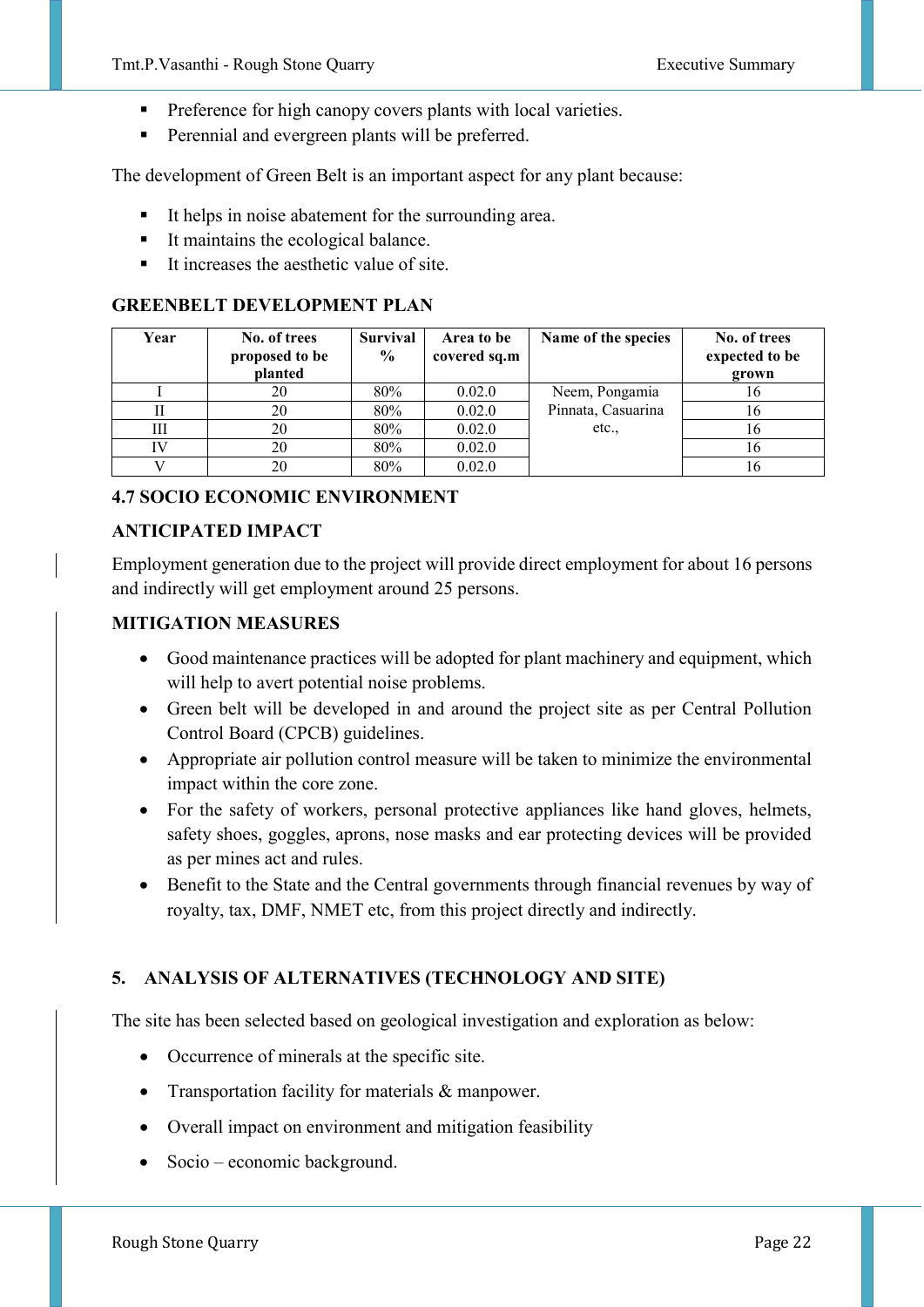The mineral deposits are site specific in nature; hence question of seeking alternate site does not arise for this project.

## **6. ENVIRONMENT MONITORING PROGRAM**

Usually, an impact assessment study is carried over short period of time and the data cannot bring out all variations induced by natural or human activities. Hence regular monitoring program of Environmental parameters is essential to take into account the changes in the Environment.

The Objective of Monitoring -

- \* To check or assess the efficiency of the controlling measures;
- To establish a data base for future impact assessment studies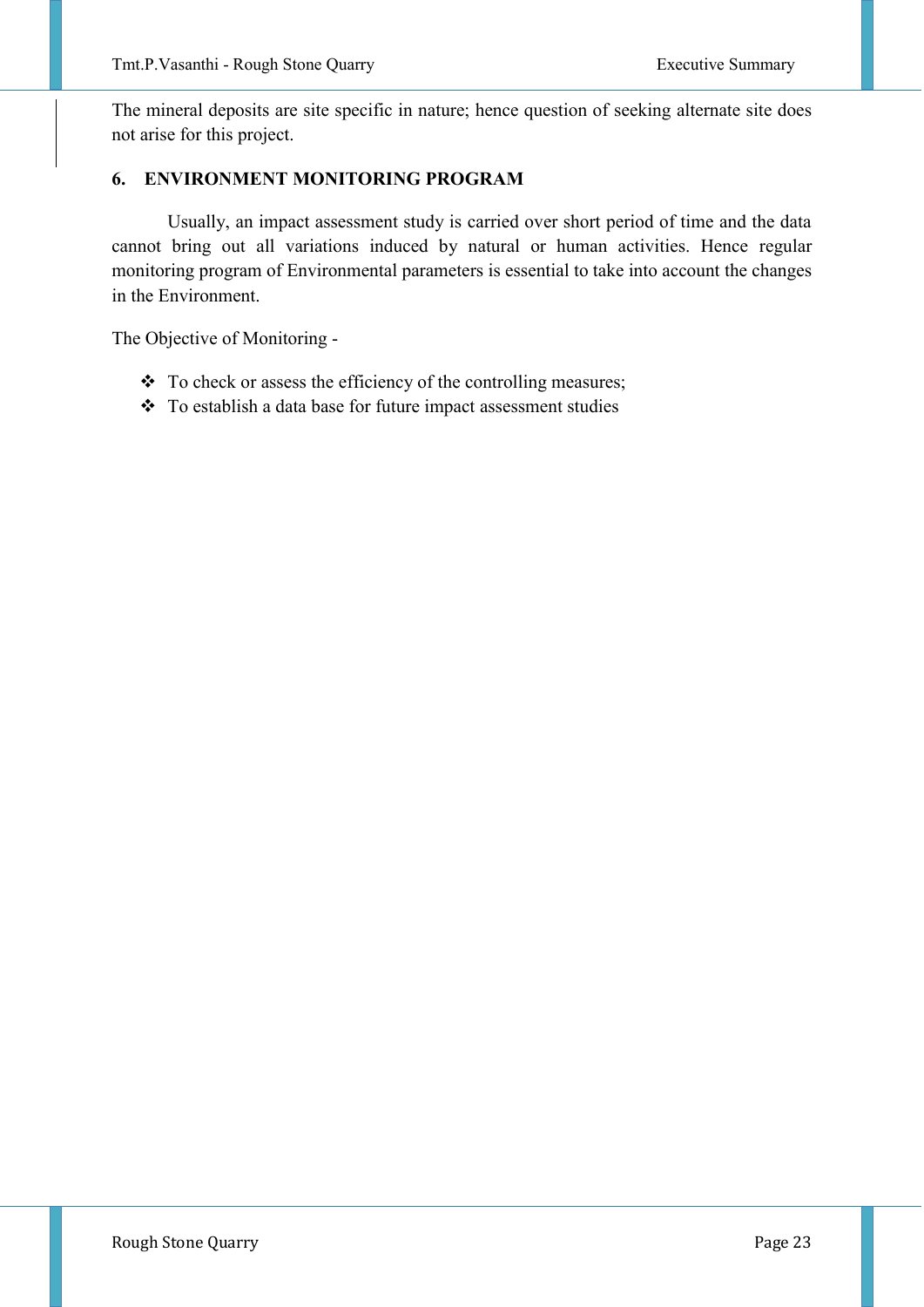#### **6.1 ENVIRONMENTAL MONITORING CELL**



#### **6.2 POST ENVIRONMENTAL CLEARANCE MONITORING SCHEDULE**

| S. No.         | Environment<br><b>Attributes</b> | Location                                                                       | Monitoring<br>Duration |                                    | Parameters                                                                          |
|----------------|----------------------------------|--------------------------------------------------------------------------------|------------------------|------------------------------------|-------------------------------------------------------------------------------------|
|                | Air Quality                      | 2 Locations (1 Core & 1Buffer)                                                 | 24 hours               | Frequency<br>Once in 6<br>months   | Fugitive Dust,<br>$PM_{2.5}$ , $PM_{10}$ , $SO_2$<br>and $NO_{x}$ .                 |
| $\mathfrak{D}$ | Meteorology                      | At mine site before start of Air<br>Quality Monitoring & IMD<br>Secondary Data | Hourly /<br>Daily      | Continuous<br>online<br>monitoring | Wind speed, Wind<br>direction,<br>Temperature,<br>Relative humidity<br>and Rainfall |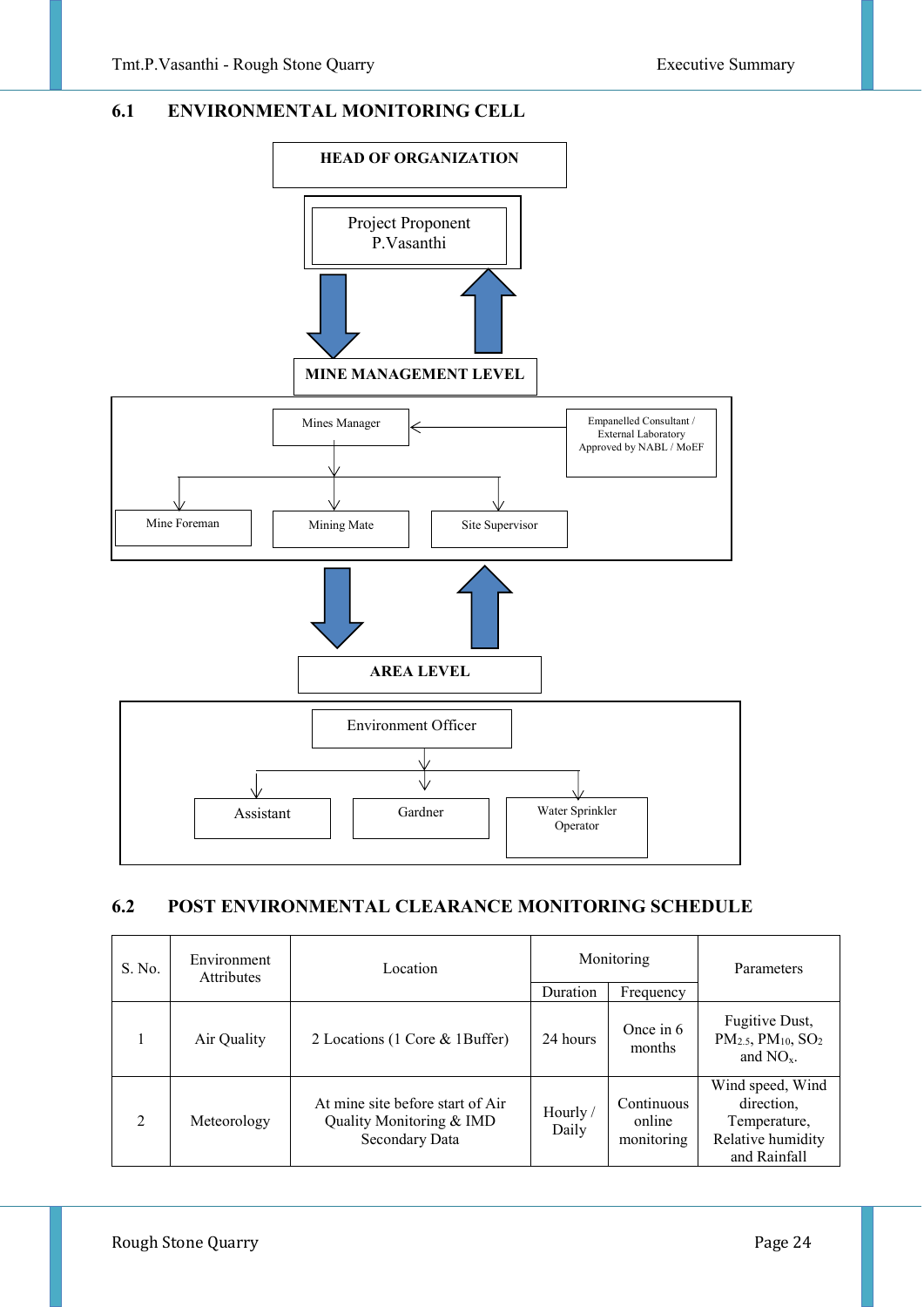| 3              | Water Quality<br>Monitoring | 2 Locations (1SW & 1 GW)                                                  |                     | Once in 6<br>months             | Parameters<br>specified under<br>IS:10500, 1993 &<br><b>CPCB</b> Norms |
|----------------|-----------------------------|---------------------------------------------------------------------------|---------------------|---------------------------------|------------------------------------------------------------------------|
| $\overline{4}$ | Hydrology                   | Water level in open wells in buffer<br>zone around 1 km at specific wells |                     | Once in 6<br>months             | Depth in bgl                                                           |
| 5              | Noise                       | 2 Locations (1 Core & 1 Buffer)                                           | $Hourly -$<br>1 Day | Once in 6<br>months             | Leq, Lmax, Lmin,<br>Leq Day & Leq<br>Night                             |
| 6              | Vibration                   | At the nearest habitation (in case of<br>reporting)                       |                     | During<br>blasting<br>Operation | Peak Particle<br>Velocity                                              |
| 7              | Soil                        | 2 Locations (1 Core & 1 Buffer)                                           |                     | Once in six<br>months           | Physical and<br>Chemical<br>Characteristics                            |
| 8              | Greenbelt                   | Within the Project Area                                                   | Daily               | Monthly                         | Maintenance                                                            |

## **7. ADDITIONAL STUDIES**

## **7.1 RISK ASSESSMENT**

The methodology for the risk assessment has been based on the specific risk assessment guidance issued by the Directorate General of Mine Safety (DGMS),Dhanbad, vide Circular No.13 of 2002, dated 31<sup>st</sup> December, 2002. The DGMS risk assessment process is intended to identify existing and probable hazards in the work environment and all operations and assess the risk levels of those hazards in order to prioritize those that need immediate attention. Further, mechanisms responsible for these hazards are identified and their control measures, set to timetable are recorded along with pinpointed responsibilities.

The whole quarry operation will be carried out under the direction of a Qualified Competent Mine Manager holding certificate of competency to manage a metalliferous mine granted by the DGMS, Dhanbad. Risk Assessment is all about prevention of accidents and to take necessary steps to prevent it from happening.

## **7.2 DISASTER MANAGEMENT PLAN**

 The objective of the Disaster Management Plan is to make use of the combined resources of the mine and the outside services to achieve the following:

- \* Rescue and medical treatment of casualties;
- Safeguard other people;
- Minimize damage to property and the environment;
- $\cdot$  Initially contain and ultimately bring the incident under control;
- Secure the safe rehabilitation of affected area; and
- Preserve relevant records and equipment for the subsequent inquiry into the cause and circumstances of the emergency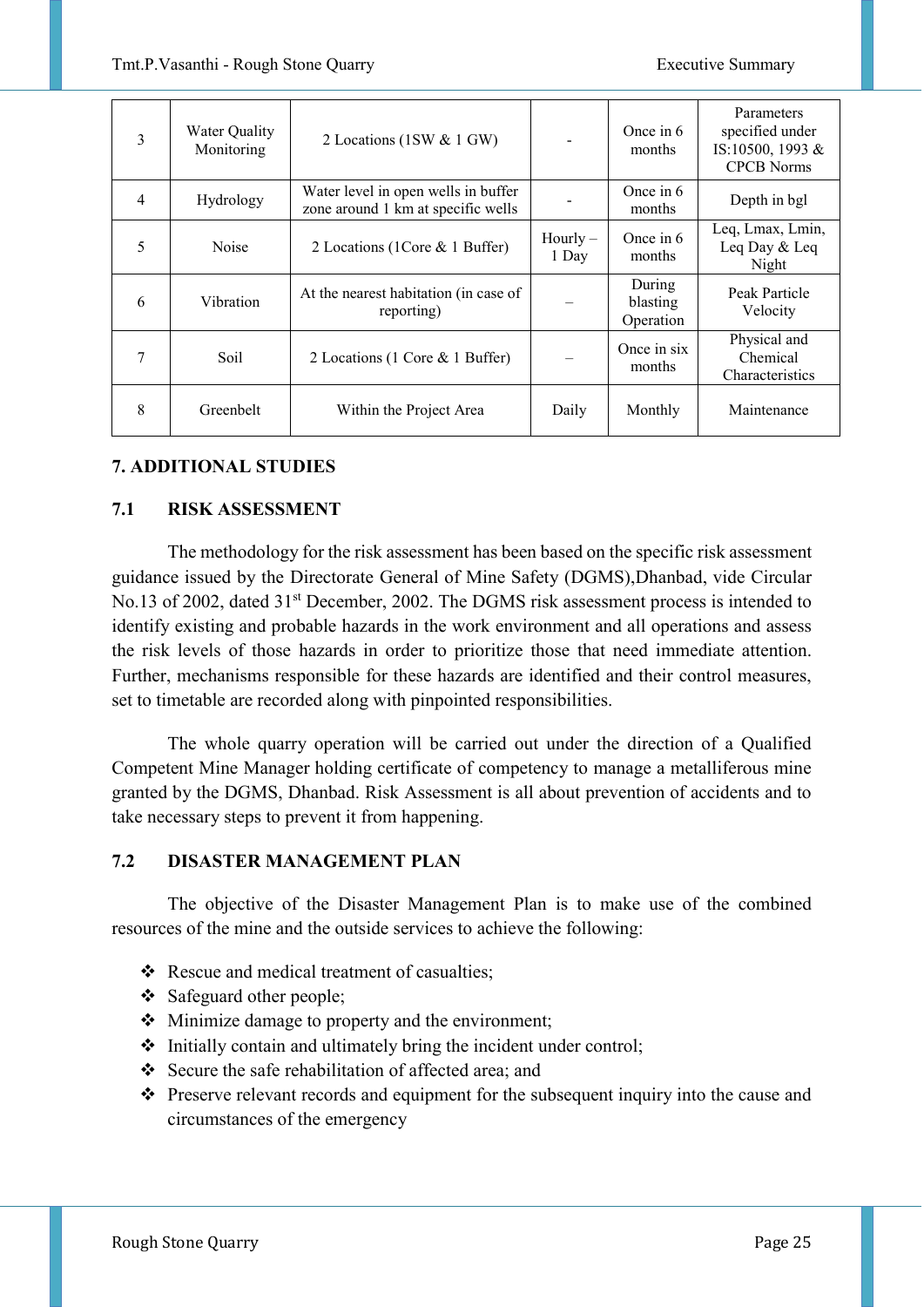## **7.3 CUMULATIVE IMPACT STUDY:**

#### **CUMULATIVE PRODUCTION LOAD OF ROUGH STONE**

| Quarry             | <b>Production for five-</b><br>year plan period | Per Year<br>Production in $m3$ | Per Day<br>Production in $m3$ | <b>Number of Lorry</b><br><b>Load Per Day</b> |
|--------------------|-------------------------------------------------|--------------------------------|-------------------------------|-----------------------------------------------|
| P <sub>1</sub>     | 89670                                           | 17934                          | 60                            | 10                                            |
| <b>Total</b>       | 89,670                                          | 17934                          | 60                            | 10                                            |
| E1                 | 47,950                                          | 9,590                          | 32                            |                                               |
| E2                 | 58,224                                          | 11,645                         | 39                            |                                               |
| E <sub>3</sub>     | 54,255                                          | 10,851                         | 36                            | <sub>(</sub>                                  |
| E <sub>4</sub>     | 43,050                                          | 8,610                          | 29                            |                                               |
| E <sub>5</sub>     | 1,66,961                                        | 33,392                         | 111                           | 19                                            |
| <b>Total</b>       | 3,70,440                                        | 74,088                         | 247                           | 42                                            |
| <b>Grand Total</b> | 4,60,110                                        | 92,022                         | 307                           | 52                                            |

## **CUMULATIVE PRODUCTION LOAD OF GRAVEL/TOPSOIL**

| Quarry         | <b>Production during</b><br>five-year plan period | Per Year<br>Production in $m3$ | Per Day<br>Production in $m3$ | <b>Number of Lorry</b><br><b>Load Per Day</b> |
|----------------|---------------------------------------------------|--------------------------------|-------------------------------|-----------------------------------------------|
| P <sub>1</sub> | ---                                               | ---                            | ---                           | ---                                           |
| <b>Total</b>   | ---                                               | ---                            | ---                           | ---                                           |
| E1             | ---                                               | ---                            | ---                           |                                               |
| E2             | ---                                               | ---                            | ---                           | ---                                           |
| E <sub>3</sub> | ---                                               | ---                            | ---                           | ---                                           |
| E <sub>4</sub> | ---                                               | ---                            | ---                           |                                               |
| E <sub>5</sub> | 6,636                                             | 2,212                          | 7                             |                                               |
| <b>Total</b>   | 6,636                                             | 2,212                          | 7                             |                                               |

## **PREDICTED NOISE INCREMENTAL VALUES**

| <b>Location ID</b>        | <b>Background</b><br>Value (Day)<br>dB(A) | Incremental<br>Value $dB(A)$ | <b>Total Predicted</b><br>dB(A) | <b>Residential Area</b><br>Standards dB(A) |
|---------------------------|-------------------------------------------|------------------------------|---------------------------------|--------------------------------------------|
| Habitation Near P1        | 50.5                                      | 46.1                         | 51.9                            |                                            |
| Habitation Near E1        | 47                                        | 45.8                         | 49.4                            |                                            |
| Habitation Near E2        | 49.2                                      | 43.2                         | 50.2                            | 55                                         |
| <b>Habitation Near E3</b> | 48.8                                      | 40.1                         | 49.3                            |                                            |
| <b>Habitation Near E4</b> | 48.5                                      | 44.5                         | 50.0                            |                                            |
| <b>Habitation Near E5</b> | 48.1                                      | 42.0                         | 49.1                            |                                            |

## **NEAREST HABITATION FROM EACH MINE**

| <b>Location ID</b>        | <b>Distance &amp; Direction</b> |
|---------------------------|---------------------------------|
| <b>Habitation Near P1</b> | $500m$ SE                       |
| Habitation Near E1        | $520m$ SE                       |
| <b>Habitation Near E2</b> | $700m$ SE                       |
| <b>Habitation Near E3</b> | 1Km SE                          |
| <b>Habitation Near E4</b> | $600m$ NW                       |
| <b>Habitation Near E5</b> | $800m$ SE                       |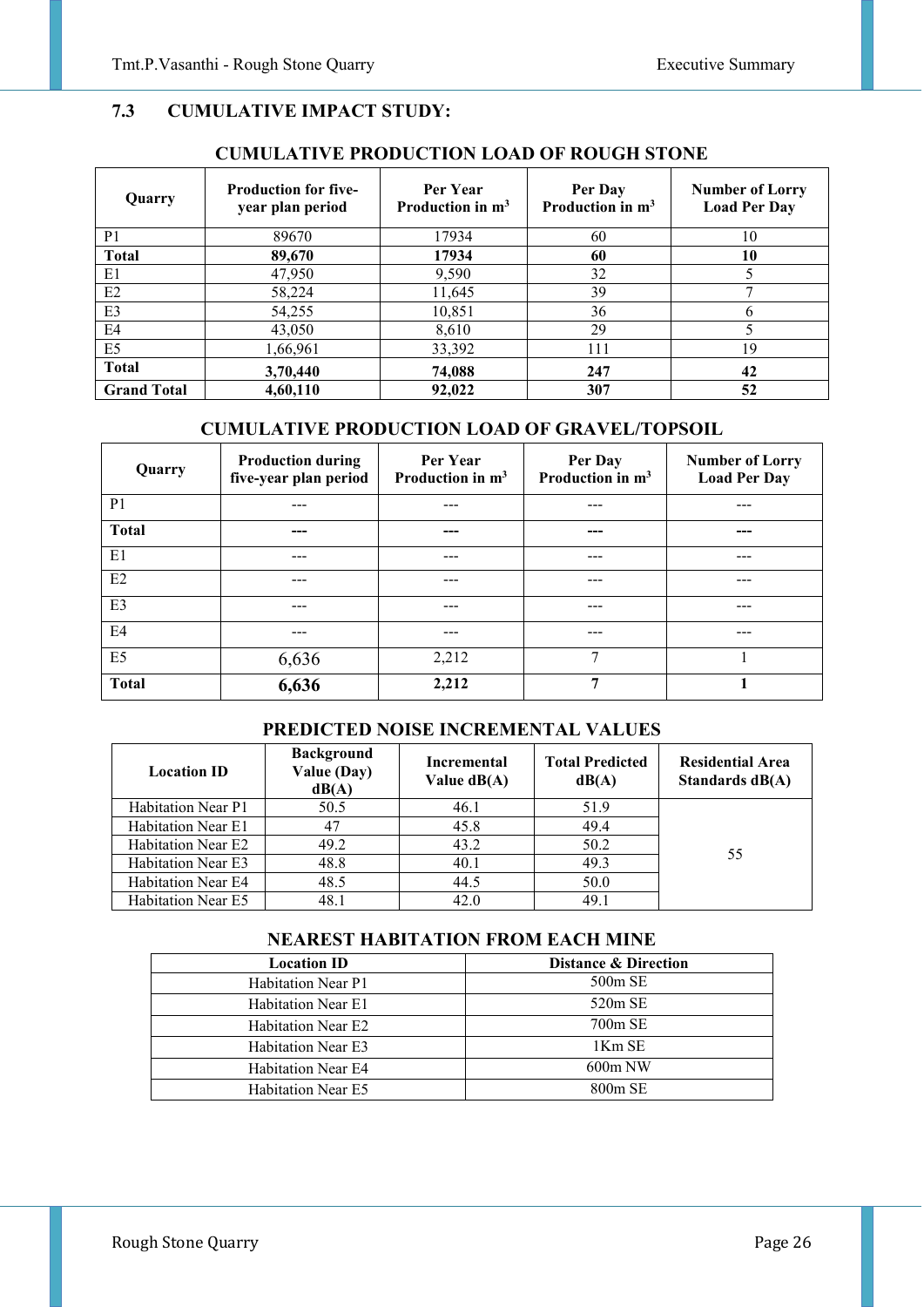|                    | <b>Project Cost</b> | <b>CER</b> @ 2% |
|--------------------|---------------------|-----------------|
| P <sub>1</sub>     | Rs.64,51,000/-      | Rs.1,30,000/-   |
| <b>Total</b>       | Rs.64,51,000/-      | Rs.1,30,000/-   |
| E1                 | Rs.38,17,000/-      | Rs.76,340/-     |
| E2                 | Rs.49,50,000/-      | Rs.99,000/-     |
| E <sub>3</sub>     | $Rs.56,85,500/-$    | Rs.1,13,710/-   |
| E4                 | Rs.48,25,000/-      | $Rs.96,500/-$   |
| E <sub>5</sub>     | Rs.57,60,000/-      | Rs.1,15,200/-   |
| <b>Total</b>       | Rs.2,50,37,500/-    | Rs.5,00,750/-   |
| <b>Grand Total</b> | Rs.3,14,88,500/-    | Rs.6,30,750/-   |

## **SOCIO ECONOMIC BENEFITS FROM 6 MINES**

#### **8. PROJECT BENEFITS:**

The Proposed Project at Madukkarai and Palathurai village aims to produce 3,14,88,500 $\text{m}^3$  of rough stone and 6,636  $\text{m}^3$  of gravel over a period of 5 Years. The quarrying operation in the area will create rural employment. It has been observed that conditions of the villages around quarry areas are better than that of distant villages. This will enhance the socioeconomic activities in the adjoining areas and will result in the following benefits.

- Increase in Employment Potential
- Improvement in Socio-Economic Welfare
- Improvement in Physical Infrastructure
- Improvement in Social infrastructure
- To meet out the demand supply gap of rough stone in construction industry

#### **9. ENVIRONMENT MANAGEMENT PLAN**

The Environment Monitoring Cell discussed formed by the mine management will ensure effective implementation of environment management plan and to ensure compliance of environmental statutory guidelines through Mine Management Level.

The said team will be responsible for:

- $\triangleright$  Monitoring of the water/ waste water quality, air quality and solid waste generated
- $\triangleright$  Analysis of the water and air samples collected through external laboratory
- $\triangleright$  Implementation and monitoring of the pollution control and protective measures/ devices which shall include financial estimation, ordering, installation of air pollution control equipment, waste water treatment plant, etc.
- $\triangleright$  Co-ordination of the environment related activities within the project as well as with outside agencies
- $\triangleright$  Collection of health statistics of the workers and population of the surrounding villages
- $\triangleright$  Green belt development & monitoring the progress of implementation of the environmental monitoring programme